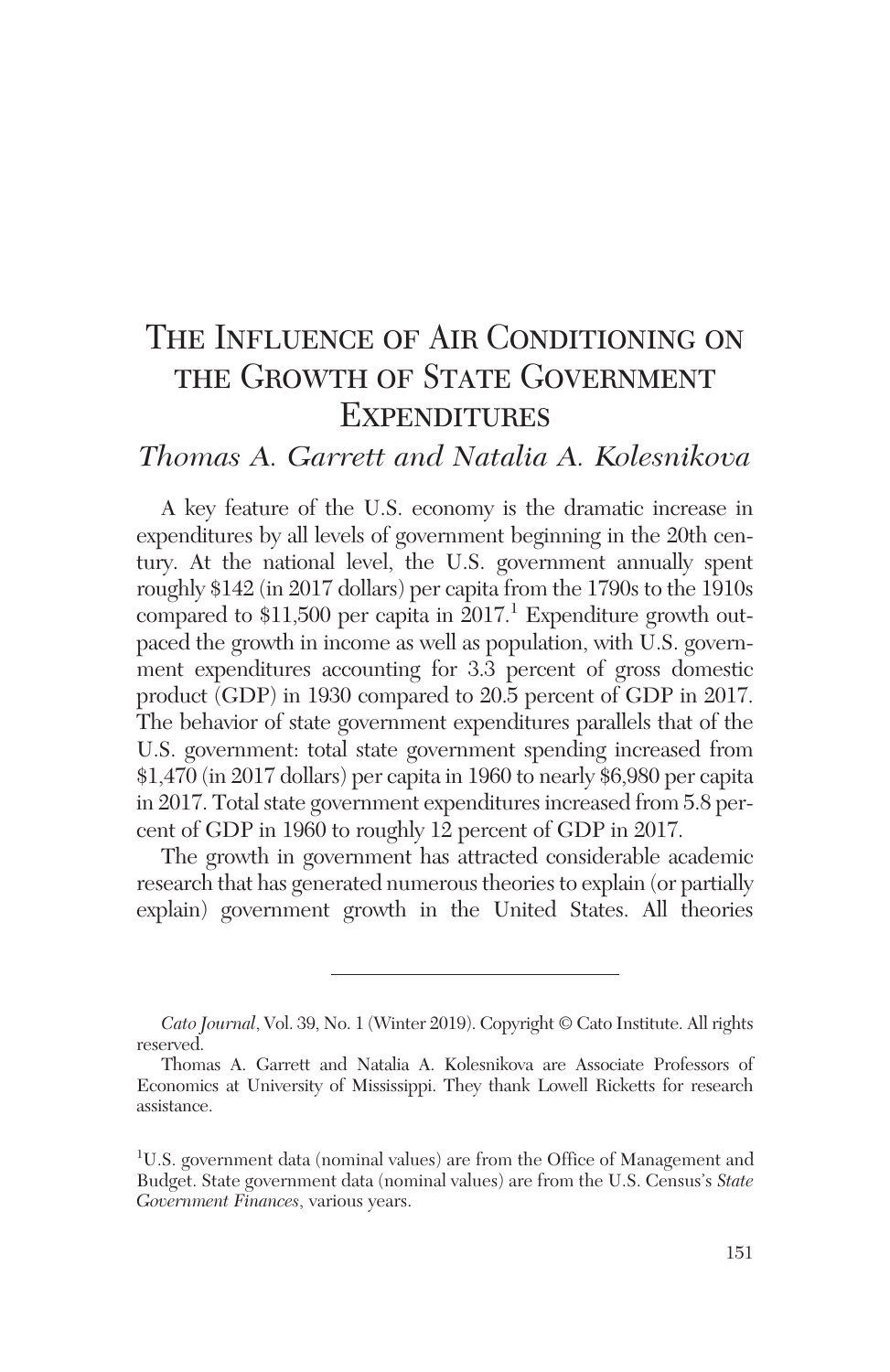assume that a market for public sector output and expenditures exists (Mueller 2003).<sup>2</sup> The demand for government output and expenditures is determined by individual citizens or a collection of citizens organized into special interest groups. Essentially, demand-side theories argue that government has grown because citizens have demanded more government. These theories make use of the median-voter model (Downs 1957, 1961) to explain why citizens have had an increased demand for public goods (e.g., increased income) and a reduction in externalities (Baumol 1967; Ferris and West 1996; Mueller 2003), as well as a greater demand for more redistribution of income (Meltzer and Richard 1978, 1981, 1983).<sup>3</sup> In addition, citizen-based interest groups can increase government size by organizing members and applying political pressure more effectively than individuals (Olson 1965; Becker 1983; Ekelund and Tollison 2001).

Supply-side theories of government growth argue that government expenditures are determined by legislators and bureaucrats who face certain incentives, the inherent inefficiencies in the provision of government goods, and the structure of government (e.g., representative democracy versus democracy). Niskanen's (1971) theory of bureaucracy postulates that government bureaucrats maximize the size of their agencies' budgets in accordance with their own preferences, and are able to do so because of the unique monopoly position of the bureaucrat.<sup>4</sup> Fiscal illusion theory (Buchanan 1967) assumes that government, specifically legislators and the executive branch, can deceive voters as to the true size of government by using taxes and tax collection measures that are less obvious to citizens.<sup>5</sup> Finally, the idea that representative governments behave as monopolists was first suggested by Breton  $(1974)$  and extended further by Brennan and Buchanan's (1977, 1980) model of leviathan

<sup>&</sup>lt;sup>2</sup>Also see Garrett and Rhine (2006) for a more thorough discussion of demandside and supply-side theories of government growth.

<sup>&</sup>lt;sup>3</sup>The median voter's demand for government is typically modeled as a function of income, the relative price of public goods to private goods, and tastes.

<sup>4</sup> Mueller (2003: chap. 16) provides a summary of 70 studies that examined the cost of public- versus private-sector provision of identical services. The majority of studies find that public provision is more costly.

<sup>5</sup> Examples include the federal withholding of income taxes and property tax collection through monthly mortgage payments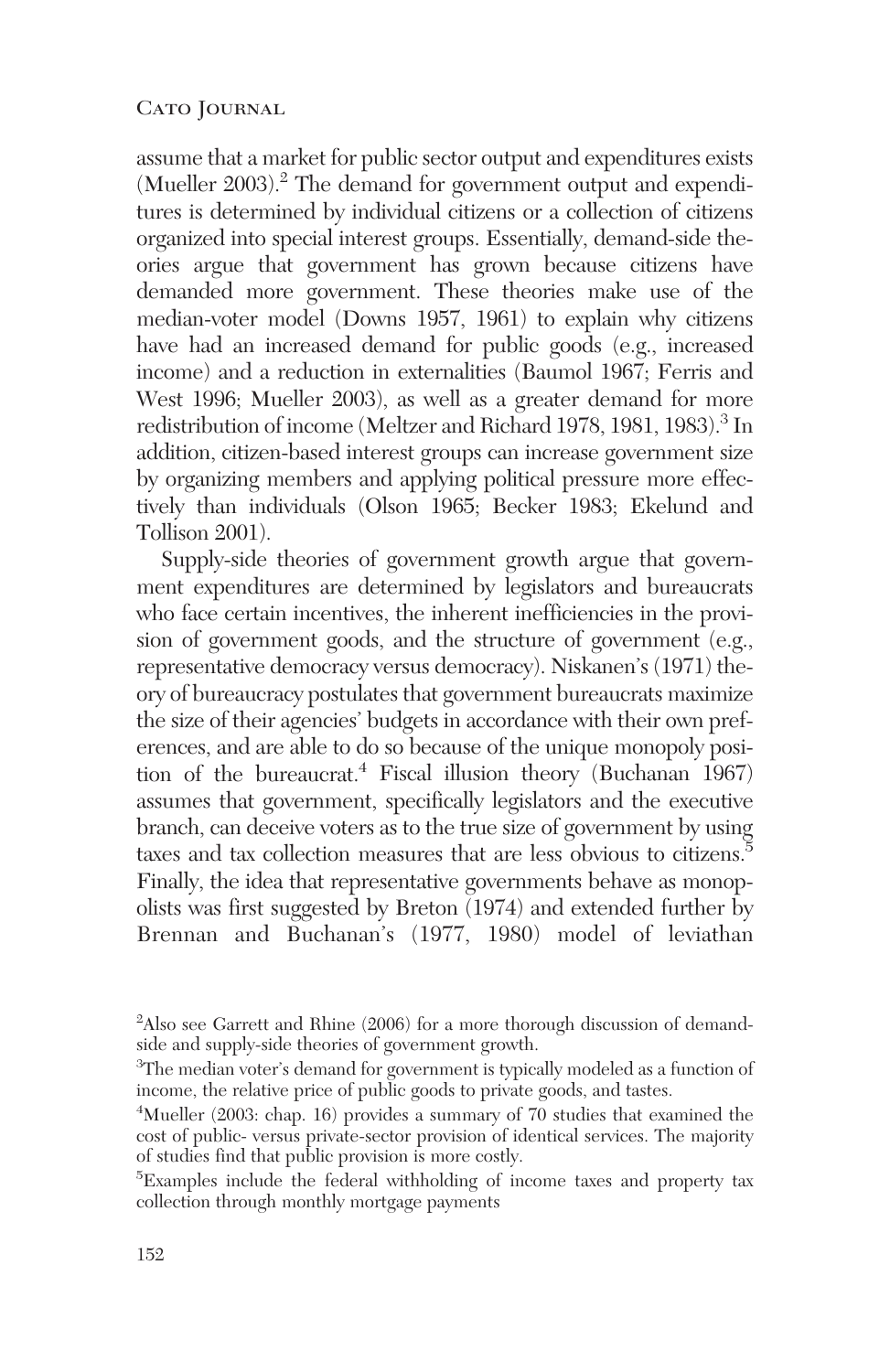government where a monopoly government's sole objective is to maximize revenue.<sup>6</sup>

It is not unreasonable to argue that government growth is likely the result of both demand-side and supply-side factors. Thus, research along these lines to deepen our understanding of the market for government output and expenditures seems warranted. In this article, we argue that the introduction of air conditioning in states' capitol buildings was a permanent technology shock that may have contributed to the growth in state government output, and thus expenditures, by increasing the productivity (output per unit of labor input) of legislators, lobbyists, bureaucrats, and others involved in producing government output and expenditures. We also argue that the effects of air conditioning would have been most pronounced in warmer states.

The following quotations suggest that the hypotheses of this article merit more rigorous attention:

The installation of air conditioning in the 1930s did more, I believe, than cool the Capitol, . . . . members were no longer in a hurry to flee Washington. The southerners especially had no place else to go that was half as comfortable [Martin 1960: 49].

Six months of every year, the nation enjoyed a respite from the promulgation of more laws, the depredation of lobbyists, the hatching of new schemes for Federal expansion and, of course, the cost of maintaining a government running at full blast. Once air conditioning arrived, Congress had twice has much time to exercise its skill at regulating and plucking the population [Baker 1978: 6].

Prior to air conditioning, attempts to cool buildings or rooms, including those in states' capitols, were typically done with electric fans or swamp coolers (which worked on the principle of evaporation), neither of which reliably cooled rooms to comfortable levels (Arsenault 1984).7 Air conditioning, however, effectively lowered

<sup>&</sup>lt;sup>6</sup>Breton (1974) argues that the party in control of the legislature has an objective function that includes the probability of reelection, personal pecuniary gain, and the pursuit of personal ideals. While providing basic public goods, a monopoly government can obtain its objectives by bundling narrowly defined issues that benefit individual members of the government (see Tullock 1959).

<sup>7</sup> We discuss different types of air conditioning (e.g., window units versus central systems) later in the article.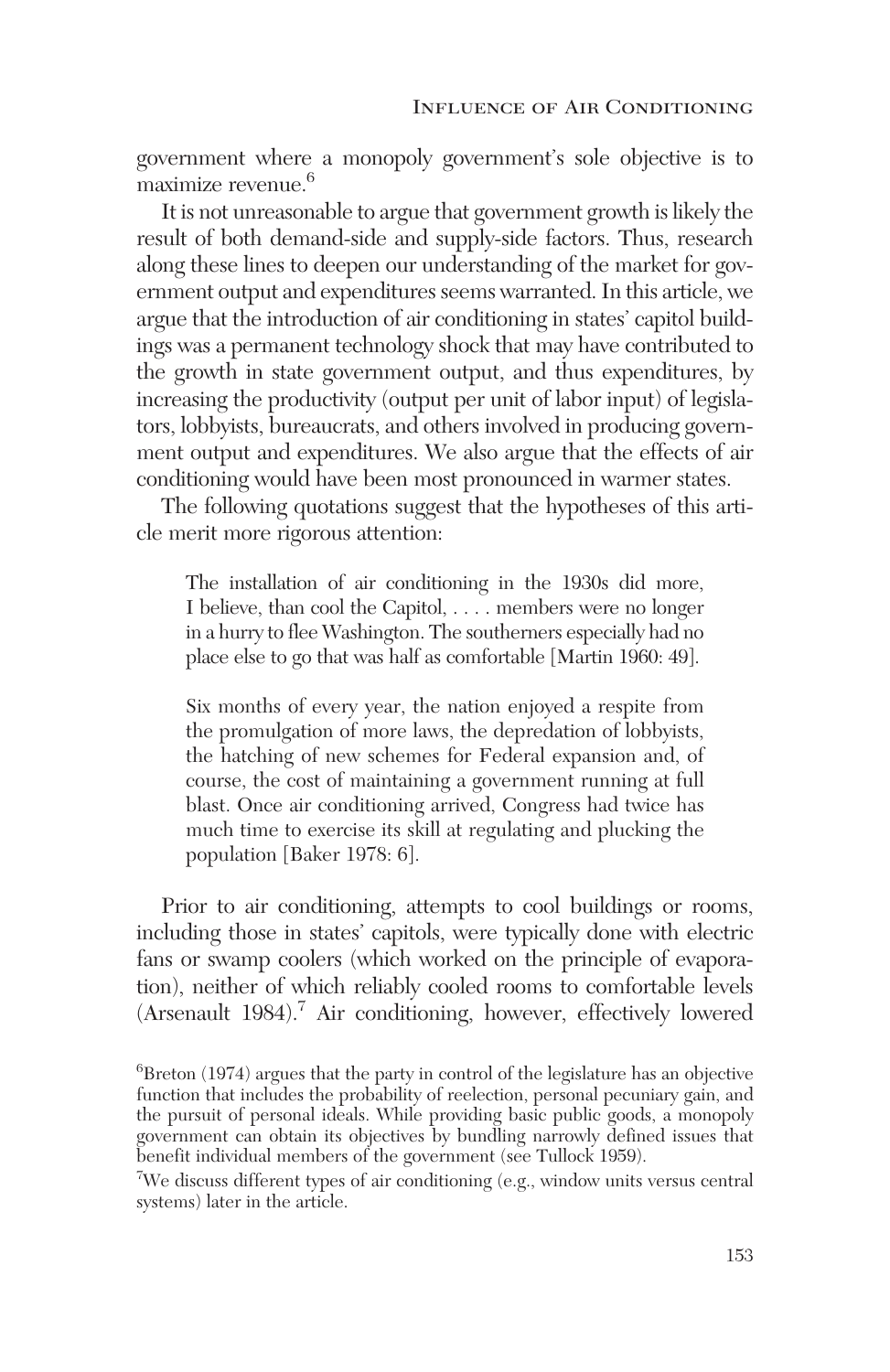both room temperatures and humidity levels, thus greatly improving working and living conditions. There is little doubt that the introduction of air conditioning transformed society during the 20th century by increasing the productive efficiency of businesses and households (Arsenault 1984; Cooper 1998; Solomon 2003). There is thus reason to presume that the public sector was also influenced by the transformative and productivity-enhancing effects of air conditioning.

Our theory of government growth is not an independent explanation for growth but rather a contributing explanation. That is, we take the supply-side and demand-side factors as given and reasonable and argue that the introduction and existence of air-conditioning has *enhanced* the supply-side and demand-side factors that have been hypothesized to influence state government growth—for example, lobbying in states' capitols by citizens and legislators became more pleasant and occurred all year without summer break. While we are agnostic about the precise effect of air conditioning on specific supplyside and demand-side factors that influence state government growth, it seems reasonable to suggest that air conditioning could have a direct effect on the productivity of all parties involved in producing government output just as it did for households and businesses.

The analysis proceeds in several steps. As a motivation for our empirical methodology, we first present a simple model of technological growth to demonstrate how the introduction and subsequent existence of air conditioning in a state capitol may have led to increased growth in state government output. A brief discussion is then provided to motivate the link between state government output and state government expenditures. We then discuss the panel data, identification strategy, and the empirical methodology that is used in order to test our hypothesis that the growth in state government expenditures was greater after the introduction of air conditioning in states' capitols. Finally, we present our empirical results, which support our hypothesis that the growth in state government expenditures was higher after the introduction of air conditioning in state capitols, and that this effect was more pronounced in the warmer southern states.

### Conceptual Framework and Motivation

As the starting point for our conceptual framework, it is important to first examine how the introduction of air conditioning could have influenced the growth in the output of state governments.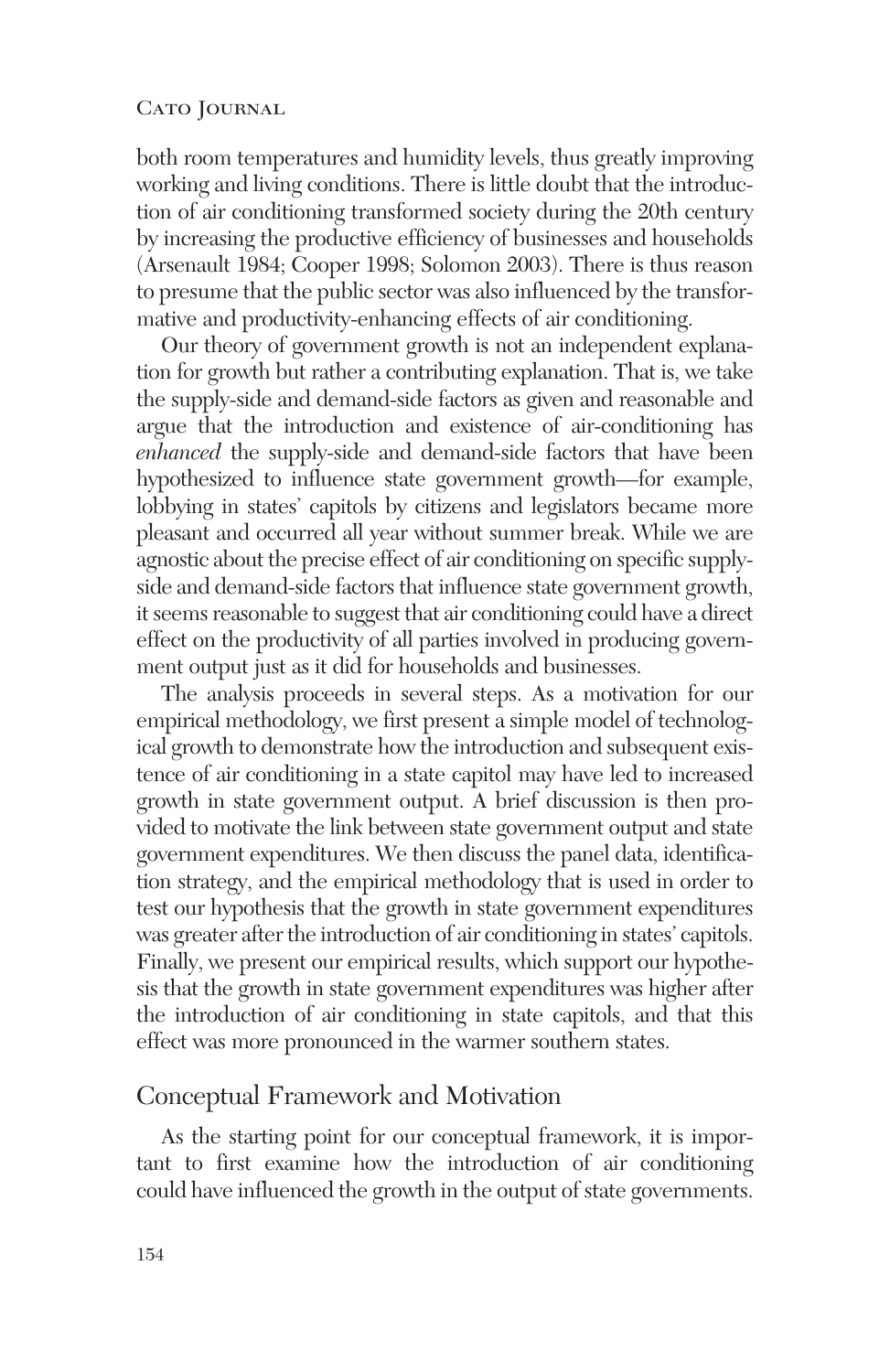As discussed shortly, there is a direct link between the growth in government output and the growth in government expenditures.

We assume that the introduction of air conditioning, both generally and in state capitols, acted as a one-time and permanent labor-augmenting technology shock.<sup>8</sup> Let the labor-augmenting technology be represented by the parameter  $A$ , where  $A = 1$ before the labor-augmenting technology shock and  $A > 1$  after the technology shock. We can write a representative production function for a state government's output (*q*) as

$$
q = q(K, A \cdot L),
$$

where  $K$  and  $L$  are capital and labor inputs, respectively.<sup>9</sup> Rewriting the above production function as a function of time to capture output growth as a result of air conditioning gives

(1) 
$$
q(t) = q(K(t), A \cdot L(t)).
$$

Totally differentiating with respect to *t* yields

$$
\frac{dq}{dt} = \frac{\partial q}{\partial K} \cdot \frac{\partial K}{\partial t} + \frac{\partial q}{\partial L} \cdot \frac{\partial L}{\partial t} \cdot A.
$$

Dividing both sides by *q* gives

$$
\frac{dq}{dt \cdot q} = \frac{\partial q}{\partial K \cdot q} \cdot \frac{\partial K}{\partial t} + \frac{\partial q}{\partial L \cdot q} \cdot \frac{\partial L}{\partial t} \cdot A,
$$

or, equivalently,

(2) 
$$
\frac{dq}{dt \cdot q} = \frac{\partial q}{\partial K \cdot q} \cdot \frac{K}{K} \cdot \frac{\partial K}{\partial t} + \frac{\partial q}{\partial L \cdot q} \cdot \frac{L}{L} \cdot \frac{\partial L}{\partial t} \cdot A.
$$

<sup>8</sup>We argue that air conditioning was a labor-augmenting shock since government output is predominantly determined by the actions of citizens and legislators. However, the impact of technological growth on output is similar regardless of how the technology is specified (e.g., capital augmenting or augmenting both inputs). <sup>9</sup>We assume that there was no technological progress in air conditioning. Dropping this assumption would give us a parameter *A* that is a function of time, resulting in output growth being a function of technological growth in air conditioning over time. While technology may have improved the efficiency and cost of air-conditioning systems over time, it is unlikely there would have been significant improvements in the cooling ability of subsequent air-conditioning systems since initial air-conditioning systems already provided cool and low-humidity environments (Arsenault 1984).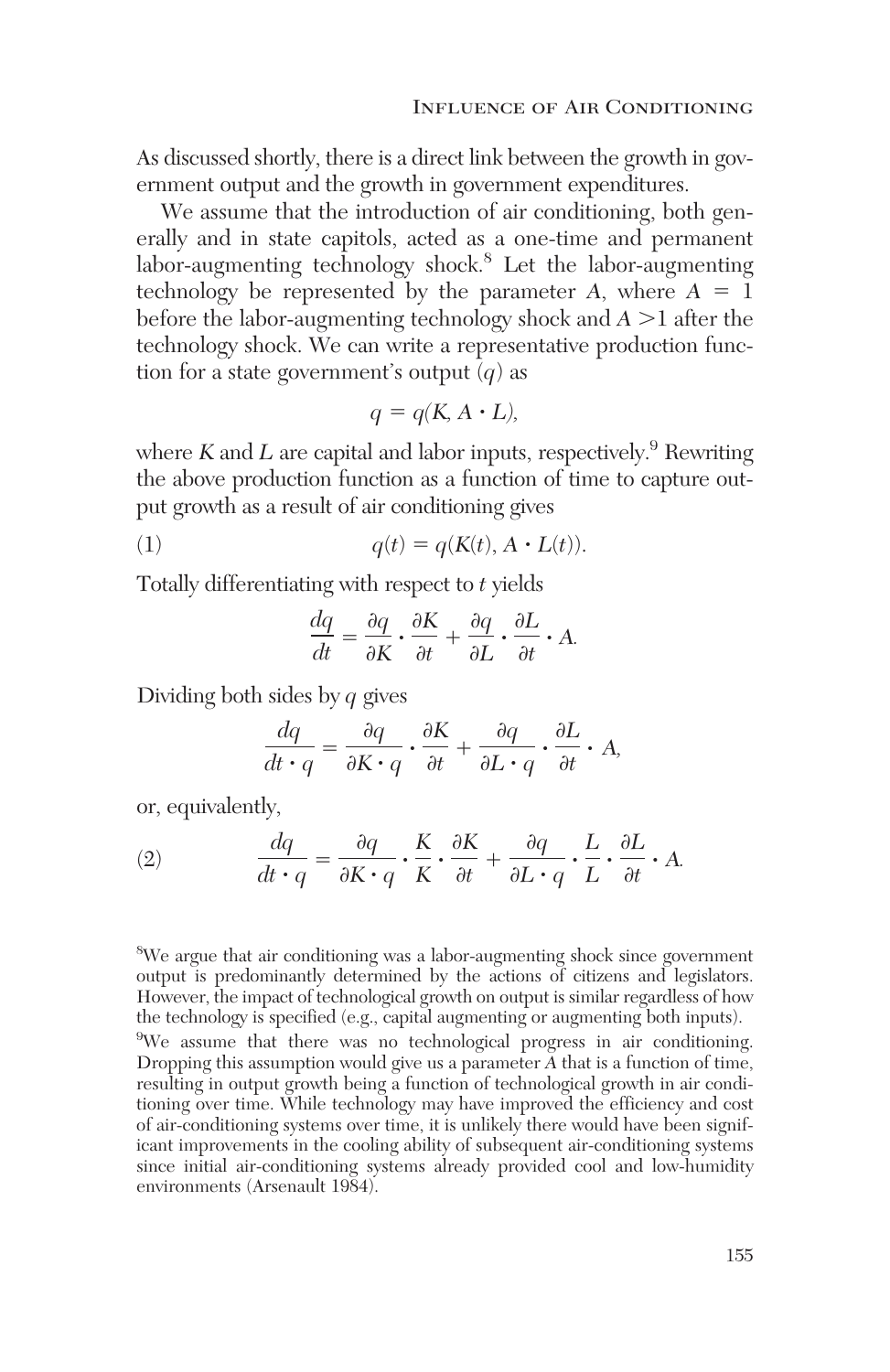Rewriting in familiar terms gives the following expression for output growth due to labor-augmenting technological progress:

(3) 
$$
\dot{q} = \dot{K} \cdot \varepsilon_{q,K} + \dot{L} \cdot \varepsilon_{q,L} \cdot A,
$$

where  $\varepsilon_{a,K}$  is the elasticity of output with respect to capital and  $\varepsilon_{a,L}$ is the elasticity of output with respect to labor.10 It should be clear from (3) that output growth,  $\dot{q}$ , is higher after the introduction of air conditioning  $(A > 1)$  than before the introduction of air conditioning (*A*-1), regardless of whether the usage of inputs remains constant or increases over time. $^{11}$  Note that the technology shock essentially increases output by increasing the marginal product of labor,  $\left(\frac{\partial q}{\partial L}\right) \cdot A$ , in equation (2) even if the quantity of labor remains constant.

There is a clear link between government output and government expenditures; namely, that government expenditures reflect the total cost of producing total government output.<sup>12</sup> This cost not only includes the cost of inputs but also the cost of maintaining government programs (social programs, military, etc.). Thus, our line of reasoning is that air conditioning in a state's capitol was a positive

<sup>&</sup>lt;sup>10</sup>Recall that the growth rate of any variable *x* per unit of time is  $\dot{x} = (dx/x)/dt$ .  $11$ It is certainly possible that the introduction of air conditioning would have also increased labor supply and hours worked. Air conditioning in state capitols made the workplace more pleasant; thus, on the margin, employees would work more hours and consume fewer leisure hours. More hours worked would then have led to an increase in output. Unfortunately, we cannot isolate this effect with the available data.

<sup>12</sup>Measures of government output have included the number of bills, acts, or statutes (termed legislative output) enacted during a specified period of time, as well as legislative session length (Mayhew 1991; Howell et al. 2002; Clinton and Lapinski 2006). More legislative output will increase the total output of the respective public sector by increasing, for example, the scope and number of agencies, the number of new social programs, and, ultimately, expenditures on these programs, and so on. In our empirical models, we use government spending rather than the aforementioned government output measures due to the annual availability and consistency of expenditure data across states compared with state-specific data on bills, acts, or statutes (e.g., more bills or statutes passed in one state does not necessary imply that that state will have higher expenditures, because expenditures depend upon the purpose of the bills and statutes). We argue that government spending is a more comprehensive measure of (the dollar value of) government activity than bills, acts, statutes, or session length because spending not only captures the effects of the number of bills, acts, statutes, and session length, but also the demand-side and supply-side factors that occur outside of the legislative session.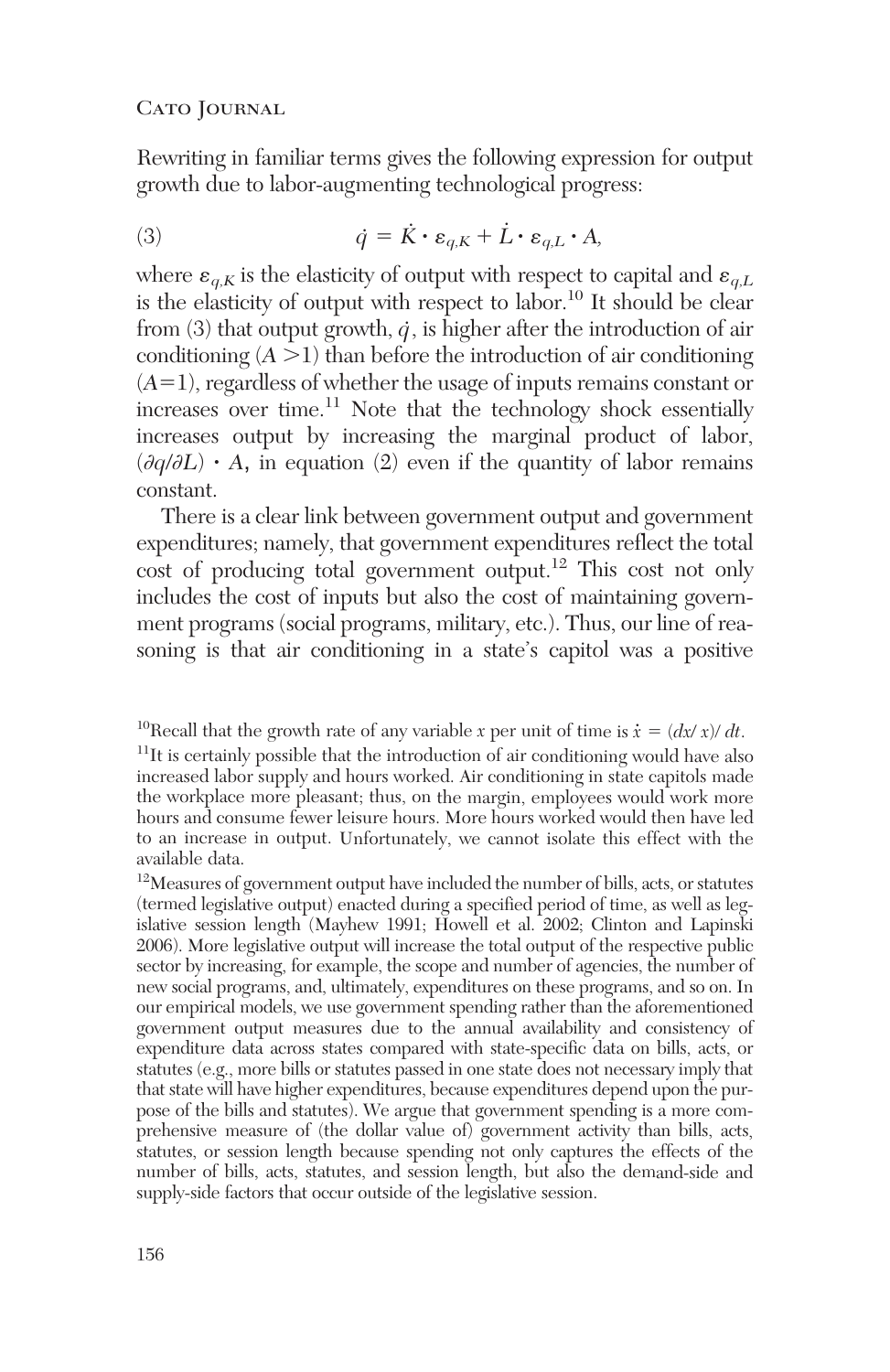technology shock that increased legislative output in a state capitol by "shifting up" the government production function, which resulted in an increase in the total output of the respective state government. This increase in total output then resulted in an increase in state government expenditures after the introduction of air conditioning.

We also argue that air conditioning enhanced the supply-side and demand-side factors that have been argued to also contribute to government growth. On the demand side, the presence of air conditioning in state capitols may have facilitated lobbying by consumer and business interests by making lobbying more comfortable, thus leading to additional legislative output and, following the explanation made earlier, ultimately an increase in government expenditures. On the supply side, theory and evidence suggest that governments are not cost minimizers. The additional total physical output due to air conditioning would therefore not be produced at the lowest cost. In other words, air conditioning would have further increased the cost inefficiencies of government, thus increasing state government expenditures even more.

It is worthwhile to summarize our conceptual framework and resulting hypothesis, as both serve as the basis for our empirical setup. Government output and expenditures were increasing before the introduction of air conditioning due to changes in input usage as well as supply-side and demand-side factors. The introduction of air conditioning was a one-time, permanent technology shock that increased output and expenditures by not only increasing the marginal product of labor, but also by enhancing the supply-side and demand-side factors that have been found to contribute to government growth. This implies that the average annual growth rate of state government expenditures was greater after the introduction of air conditioning. In the following section we discuss the empirical methodology used to test our hypothesis.

## Data and Empirical Methodology

We use a panel dataset of U.S. states in order to test our hypothesis that the growth of state government expenditures was greater after the introduction of air conditioning in each state's capitol. In order to account for population growth that has occurred over time (which would affect the government expenditures via the supply and demand for government), our dependent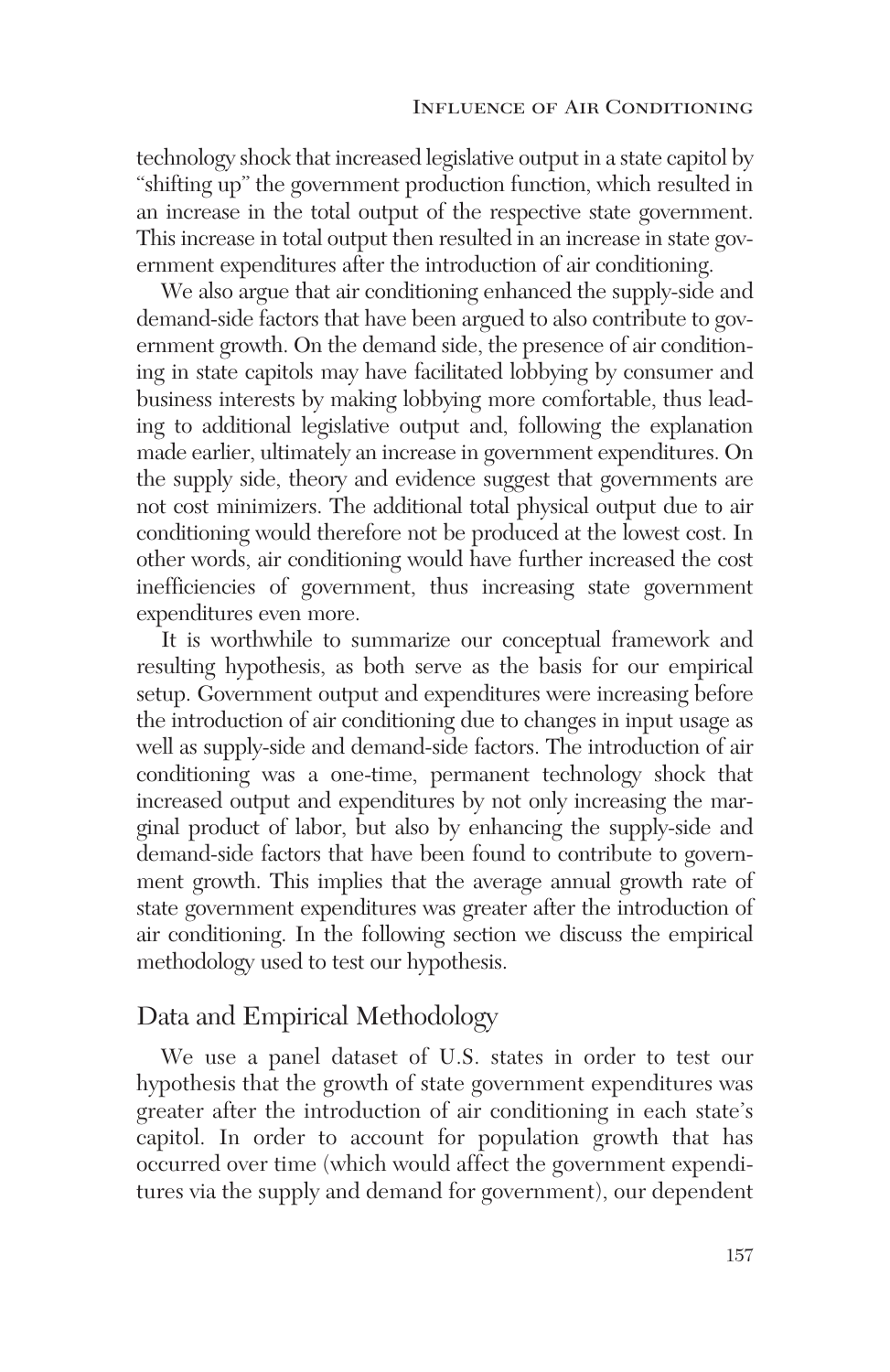variable is real per capita state government expenditure.<sup>13</sup> Our empirical approach is to examine whether the trend-rate of growth in state government expenditures, where the trend captures the behavior of expenditures due to all aforementioned supply and demand factors, was greater after the introduction of air conditioning, especially in warmer states.

Testing for differences in the trend-rate of growth in state expenditures before and after air conditioning requires identifying the point in time in which the "break" in the trend occurred. Our identification of this break in trend is the year in which air conditioning was installed in each state capitol. One issue we faced was how to define the existence of "air conditioning." Prior to the installation of central air-conditioning systems, some offices in state capitols had window air-conditioning units that cooled individual offices while leaving many other offices, conference rooms, and the legislative chambers uncooled. We consider the year when central air conditioning (e.g., HVAC) was introduced throughout the entire state capitol as the date in which air conditioning was introduced.

Much effort went into contacting state historians, legislative archivists, and even "old-timers" who had worked in the state capitol for decades, in order to determine when air conditioning was installed in each state capitol. We were able to obtain air conditioning installation dates (years) for 21 states. The first year after each state installed air conditioning in its capitol building serves as the break in the trend for each state's expenditure growth that we test for in our empirical models.

As suggested earlier, it seems likely that the effect of air conditioning on state government expenditures would differ depending upon the relative difference in indoor air temperature due to air conditioning compared to indoor air temperature without air conditioning. That is, the relative increase in indoor comfort levels due to air conditioning would be greater in the states with warmer and more humid climates compared to the states with cooler and less humid climates. Thus, the hypothesized effects of air conditioning should be

<sup>&</sup>lt;sup>13</sup>All state government expenditure data were obtained from the U.S. Census Bureau's *State Government Finances* (various years). State population data are from the Bureau of Economic Analysis. All data are in CPI base-year dollars (1983).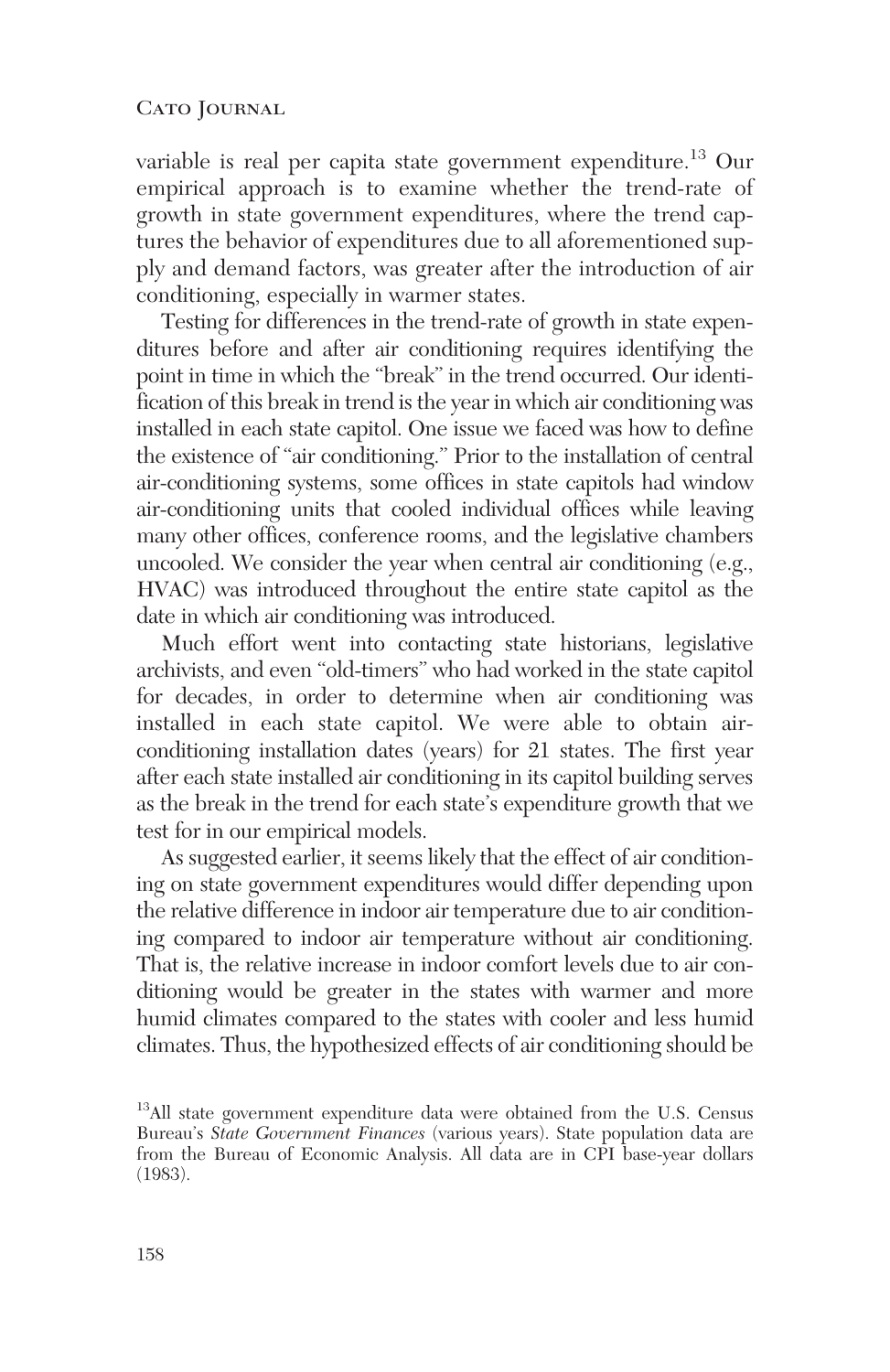greater in warmer and more humid states. To explore this possibility, our empirical analysis considers the impact of air conditioning on state government expenditures in "warm" states compared to "cool" states.

We followed several steps in order to classify each of the 21 states in our sample as either a "warm" state or a "cool" state. The National Oceanic and Atmospheric Administration (NOAA) defines an uncomfortable and potentially dangerous heat-index level as that above 80 degrees Fahrenheit.<sup>14</sup> Thus, we classify a state as "warm" ("cool") if its average summertime heat index is above (below) 80. To calculate the summertime heat index for each state, we used the primary formula used by NOAA.15 This formula requires data on air temperature and humidity levels. For each state, we therefore obtained the average air temperature and humidity levels over the months of June, July, and August in 2010 for each state's capital city.16 We then calculated the heat index for each state's capital city and used the heat index benchmark of 80 to either classify the state as a warm state or a cool state.

Not surprisingly, it turned out that warm states had air conditioning installed sooner than many cool states. In order to be able to make a comparison between the effect of the introduction of air conditioning in warm and cool states, we omitted from our final sample those cool states that had air conditioning installed much later than any warm state. Our final sample includes all seven warm states for which we were able to obtain the dates of air conditioning installation and five cool states that had air conditioning installed during the same time period as warm states. Table 1 presents the 12 states in our panel of data, the year that air conditioning was installed in each state's capitol, and the classification of each state as "warm" or "cool." In these 12 states, air conditioning in the capitol buildings was installed between 1959 and 1969.<sup>17</sup> In order to ensure a sufficient

<sup>14</sup>See www.nws.noaa.gov/os/heat/heat\_wave.shtml.

<sup>15</sup>See www.wpc.ncep.noaa.gov/html/heatindex\_equation.shtml.

<sup>16</sup>Air temperature and humidity data are readily available from The Weather Underground at www.wunderground.com/history.

<sup>&</sup>lt;sup>17</sup>The omitted cool states (Massachusetts, Michigan, Minnesota, Nevada, New Jersey, North Dakota, Vermont, Wisconsin, and Wyoming) had air conditioning installed in their capitol buildings as late as 1992.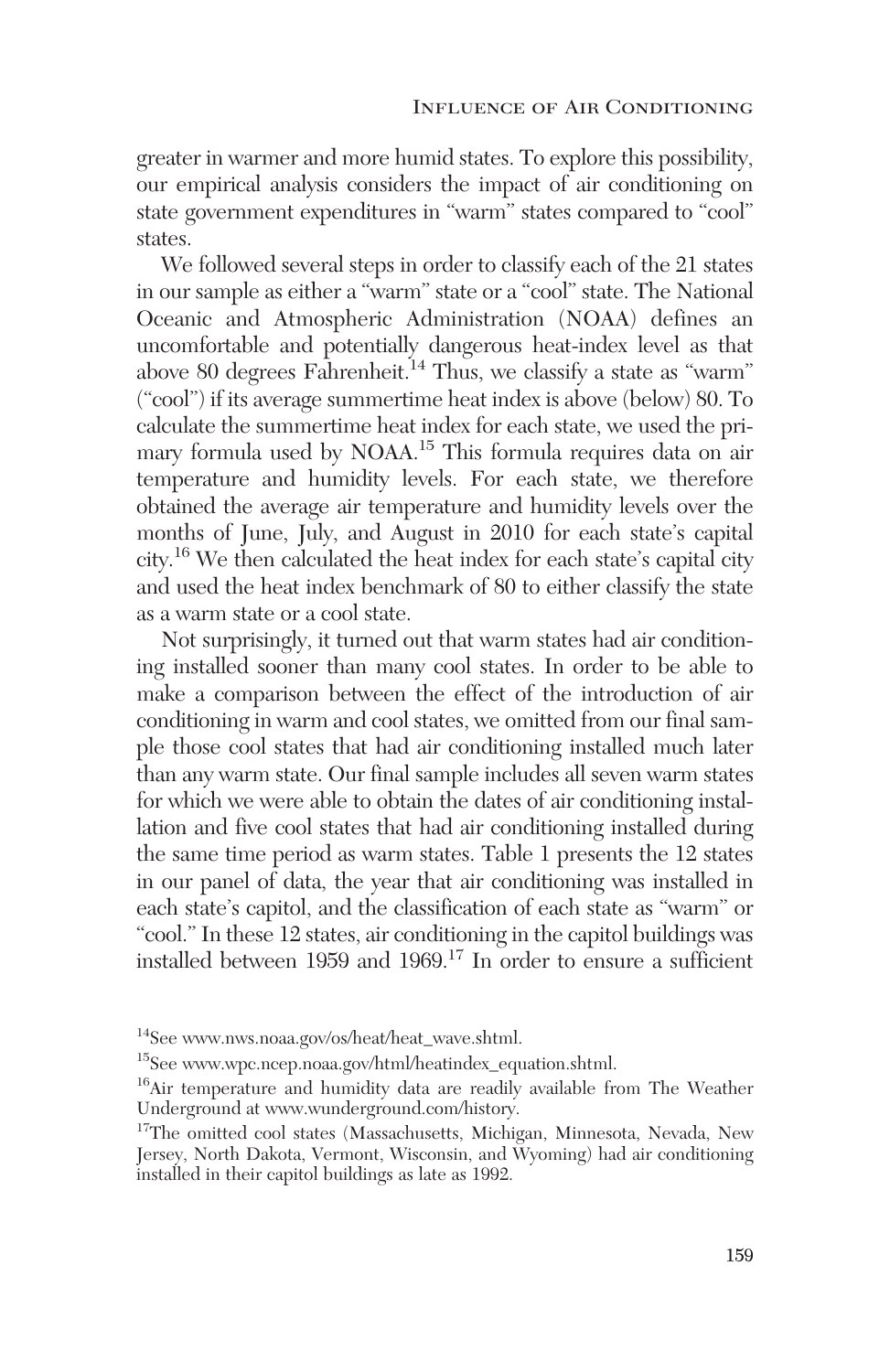| State          | First Full<br>Year of A/C | Cool or<br>Warm State | Contact/Source                                                                      |
|----------------|---------------------------|-----------------------|-------------------------------------------------------------------------------------|
| Arizona        | 1961                      | Warm                  | Alice Duckworth, Museum<br>Outreach Coordinator<br>Arizona Capitol Museum           |
| Arkansas       | 1969                      | Warm                  | Dr. David Ware, Capitol<br>Historian                                                |
| Colorado       | 1959                      | Cool                  | Colorado State Archives,<br>Capitol Virtual Tour                                    |
| Idaho          | 1968                      | Cool                  | Ric Johnston, State of Idaho<br>Division of Public Works                            |
| Kansas         | 1959                      | Warm                  | K. Vance Kelley, Treanor<br>Architects                                              |
| New Mexico     | 1967                      | Cool                  | Rick Hendricks, Ph.D.,<br>State Historian                                           |
| Ohio           | 1964                      | Cool                  | Chris Matheney, Historic<br>Site Manager, Ohio<br>Statehouse                        |
| South Carolina | 1961                      | Warm                  | www.scstatehouse.gov<br>/studentpage/Explore<br>/history.shtml                      |
| Tennessee      | 1959                      | Warm                  | Jim Hoobler, Senior<br>Curator, Tennessee State<br>Museum                           |
| Texas          | 1959                      | Warm                  | Julie Fields, Public<br>Information Coordinator,<br><b>Texas Preservation Board</b> |
| Utah           | 1963                      | Cool                  | State Building Board and<br>Jensen Construction                                     |
| Virginia       | 1965                      | Warm                  | Jim Woolton, Executive<br>Director, Capitol Square<br><b>Preservation Council</b>   |

TABLE 1 AIR CONDITIONING IN THE STATE CAPITOLS

NOTE: See text for a description of how "cool" and "warm" states were classified as such. More detailed contact and source information are available from the authors.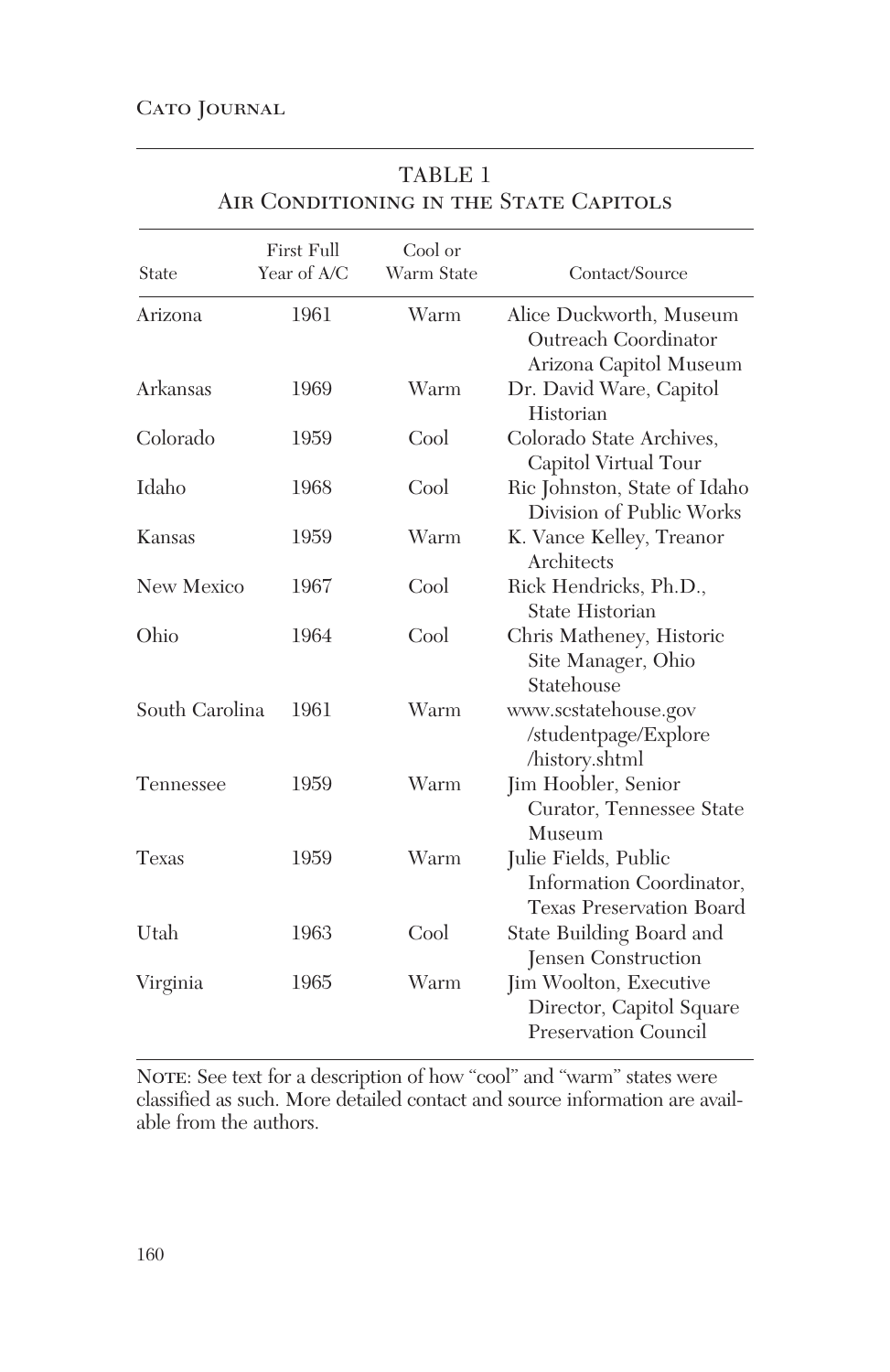number of year-observations before and after the introduction of air conditioning, our panel includes the years 1950–75.18

Our empirical objective is to test whether the trend growth in state expenditures is larger after the introduction of air conditioning, and whether the difference in expenditure growth as a result of air conditioning varies between warm states and cool states. To meet this objective, we first created binary variables that denote whether a state is warm or cool, as well as a variable that denotes the presence of air conditioning in each state's capitol. We construct the variable *Cool* that has a value of '1' if state *i* has been classified as cool, and has a value of '0' if state *i* has been classified as warm. Similarly, we construct another binary variable *Warm* that has a value of '1' if state *i* has been classified as warm, and has a value of '0' if state *i* has been classified as cool. The variable *PostAC* has a value of '1' for all years in which air conditioning was present in each state's capitol, and has a value '0' otherwise. We also create a linear time trend variable (*Trend*) to capture the growth in state government expenditures, where  $Trend_t = t$  for years (observations)  $t = 1, 2, \ldots 26$ .

The variables we use in our empirical models are as follows. The variable  $WarmTrend_{it}$  is constructed as  $Warm_{it} \cdot Trend_{t}$ , and this variable captures the time trend for all states classified as warm. Similarly, the variable  $CoolTrend_{it}$  is constructed as  $Cool_{it} \cdot Trend_{t}$ , and this variable captures the time trend for all states classified as cool. These two variables are then interacted with the variable *PostAC* to arrive at the variables *WarmTrendPostA*C*it* and *CoolTrendPostA*C*it*. With these variables in hand, we can specify our regression equation as

(4) 
$$
G_{it} = a_0 + a_1 \cdot WarmTrend_{it} + a_2 WarmTrendPostAC_{it} + a_3 \cdot CoolTrend_{it} + a_4 \cdot CoolTrendPostAC_{it} + a_5 \cdot Inc_{it} + \delta_i + \theta_{D60} + \theta_{D70} + \delta_i \cdot \theta_{D60} + \delta_i \cdot \theta_{D70} + \varepsilon_{it},
$$

18In addition to ensuring a sufficient number of years pre– and post–air conditioning, we chose to end our sample in 1975 to (1) avoid potential confounding effects from the national and state fiscal crises of the late 1970s, and (2) to best capture the effects of air conditioning that are likely to be seen soon after the introduction of air conditioning rather than later years due to dilution of the potential effect over time. Similar results are obtained using alternative end-dates around 1975. These results are available from the authors.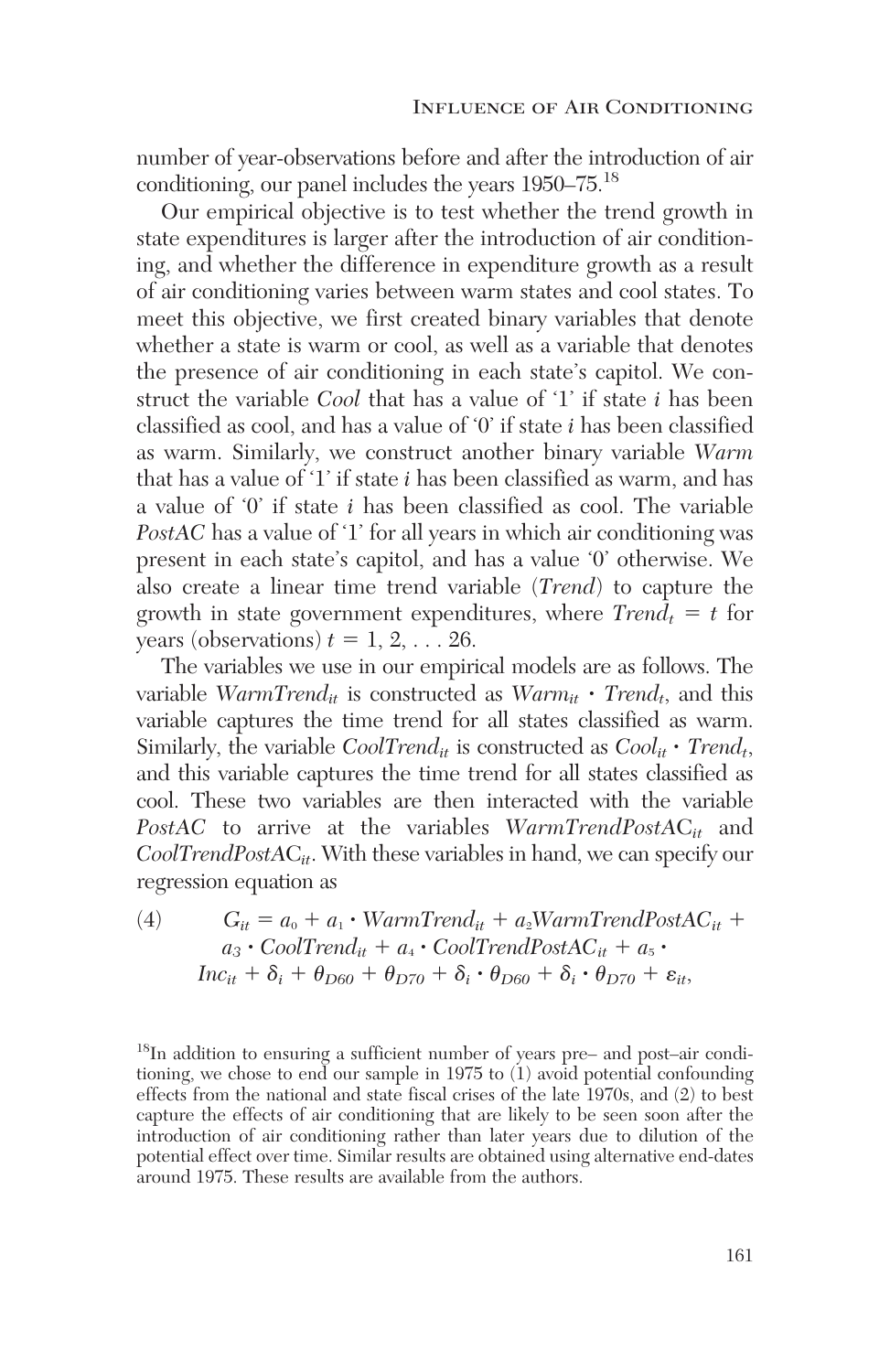where *i* denotes each state  $(i = 1, 2...12)$  and *t* denotes each year  $(t = 1, 2, \ldots 26)$  in our sample of panel data. The dependent variable, *G*, is total state government expenditures. We first specify this variable as the natural log of real per capita expenditures so that the trend coefficients reflect the average annual growth rate of expenditures. As an alternative measure, we also estimate this regression with the dependent variable measured as the level of real per capita state expenditures. Fixed state-effects  $(\delta_i)$  are included to account for cross-state heterogeneity, as well as allowing the initial level of government growth to differ by state. Fixed decade-effects  $(\theta_{D60})$  and  $\theta_{D70}$ ) are included to account for decade-specific shifts in government expenditures. We also interact these decade-effects with each state's fixed-effect to account for state-specific decade-effects, such as crisis episodes (Higgs 1987; Bologna and Young 2016), changes in the federal/state relationship (Sobel and Crowley 2014) that have been shown to be state specific and have differing effects on state government expenditures, and other technological changes (e.g., the introduction of computers) that may have occurred. Finally, we include per capita state personal income (*Incit*) to control for the demand-side effect of income growth on government expenditures. Our key trend variables thus capture the behavior of government expenditures due to all possible aforementioned reasons except income growth.

The interpretation of the coefficients of interest in equation (4) is as follows. When the dependent is specified as the natural log of real per capita expenditures, the coefficient  $\alpha_2$  reflects the growth in government expenditures for warm states after the introduction of air conditioning *relative* to the growth in government expenditures for warm states prior to the introduction of air conditioning  $(\alpha_1)$ . Similarly, the coefficient  $\alpha_4$  reflects the growth in government expenditures for cool states after the introduction of air conditioning *relative* to the growth in government expenditures for cool states prior to the introduction of air conditioning  $(\alpha_3)$ . When the dependent variable is specified as the level of real per capita expenditures,  $\alpha_2$  and  $\alpha_4$  reflect the marginal difference in per capita spending after air conditioning relative to spending before air conditioning in warm and cool states, respectively. As stated earlier, the goal of our empirical framework is not to determine the significant factors that explain the growth in the state government expenditures, but rather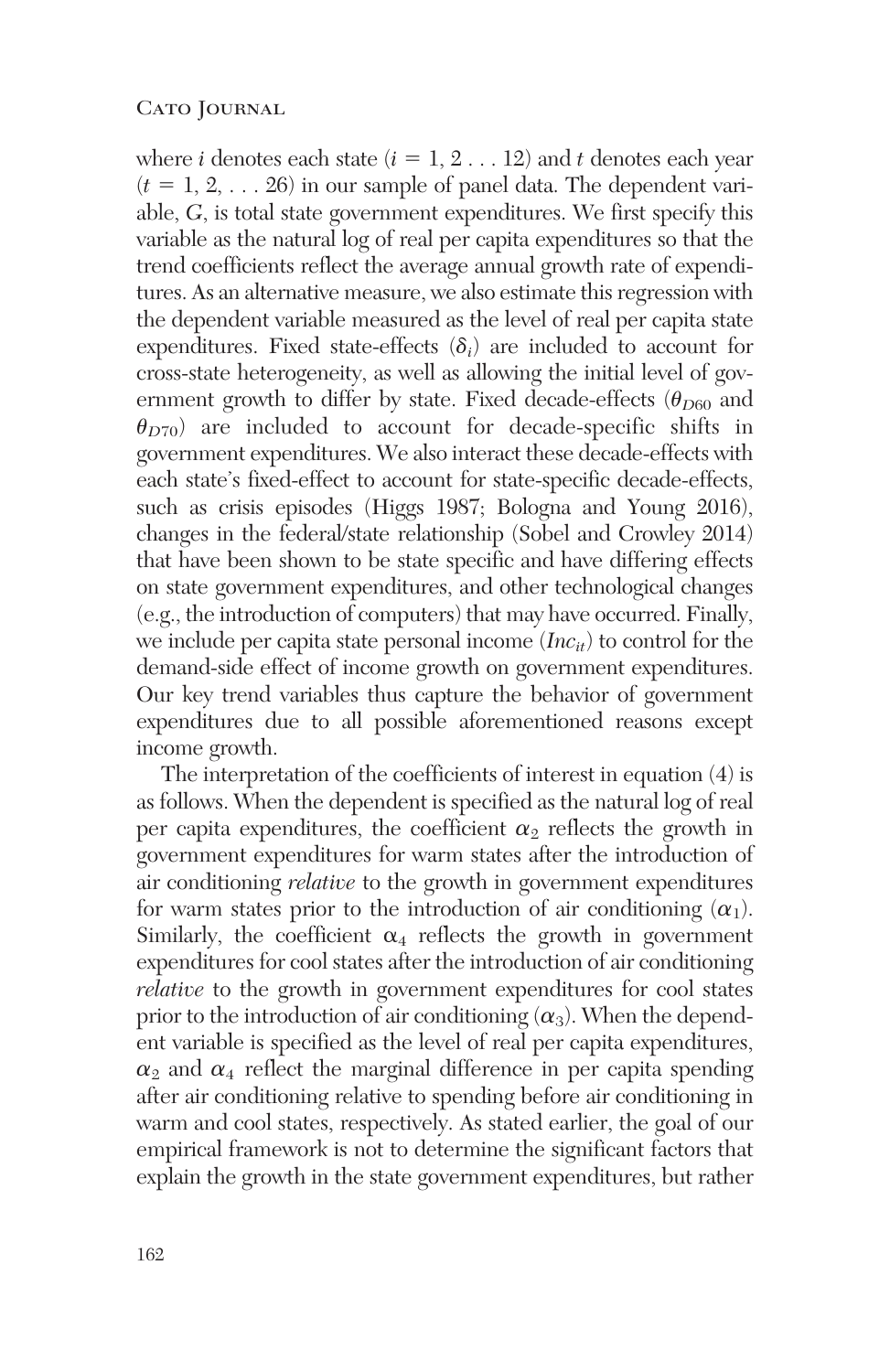to see if there is a break in the trend (where the trend reflects the behavior of government expenditures due to all possible aforementioned reasons, except income) after the introduction of air conditioning.

It is worthwhile to briefly discuss our expected empirical results based upon the previous conceptual framework. Regarding warm state capitols, it seems reasonable that air conditioning would have likely resulted in a significant marginal improvement in comfort levels, and thus productivity and expenditures. If air conditioning increased the growth in government spending in warm state capitols, we expect to find that  $\alpha_2$  is positive and statistically significant. However, with respect to cool states, the marginal improvement in comfort levels as a result of air conditioning may not have had a significant impact on subsequent expenditure growth. More importantly, however, if air conditioning had a greater impact on expenditures growth in warm states than it did in cool states, we should find that  $\alpha_2$  is significantly larger than  $\alpha_4$ .

### Empirical Results

This section presents the empirical results from equation (4) as well as the results from the above-mentioned hypothesis tests. In addition, we present empirical results from growth regressions that consider various components of state government spending.

## *The Growth Rate of State Government Expenditures before and after Air Conditioning*

The empirical estimates for equation (4) with the dependent variable specified as the natural log of real per capita expenditures (so the trend coefficients reflect the average annual growth rate of expenditures) are shown in the first column of Table 2. We find that, not surprisingly, expenditure growth in both warm and cool states was increasing before the introduction of air conditioning, where warm states had an average growth rate of 4.6 percent and cool states had an average growth rate of 4.1 percent. Per our hypothesis, we wish to examine whether the growth in expenditures was higher after the introduction of air conditioning in the capitols. For warm states, we find that the relative annual expenditure growth in warm states after the introduction of air conditioning was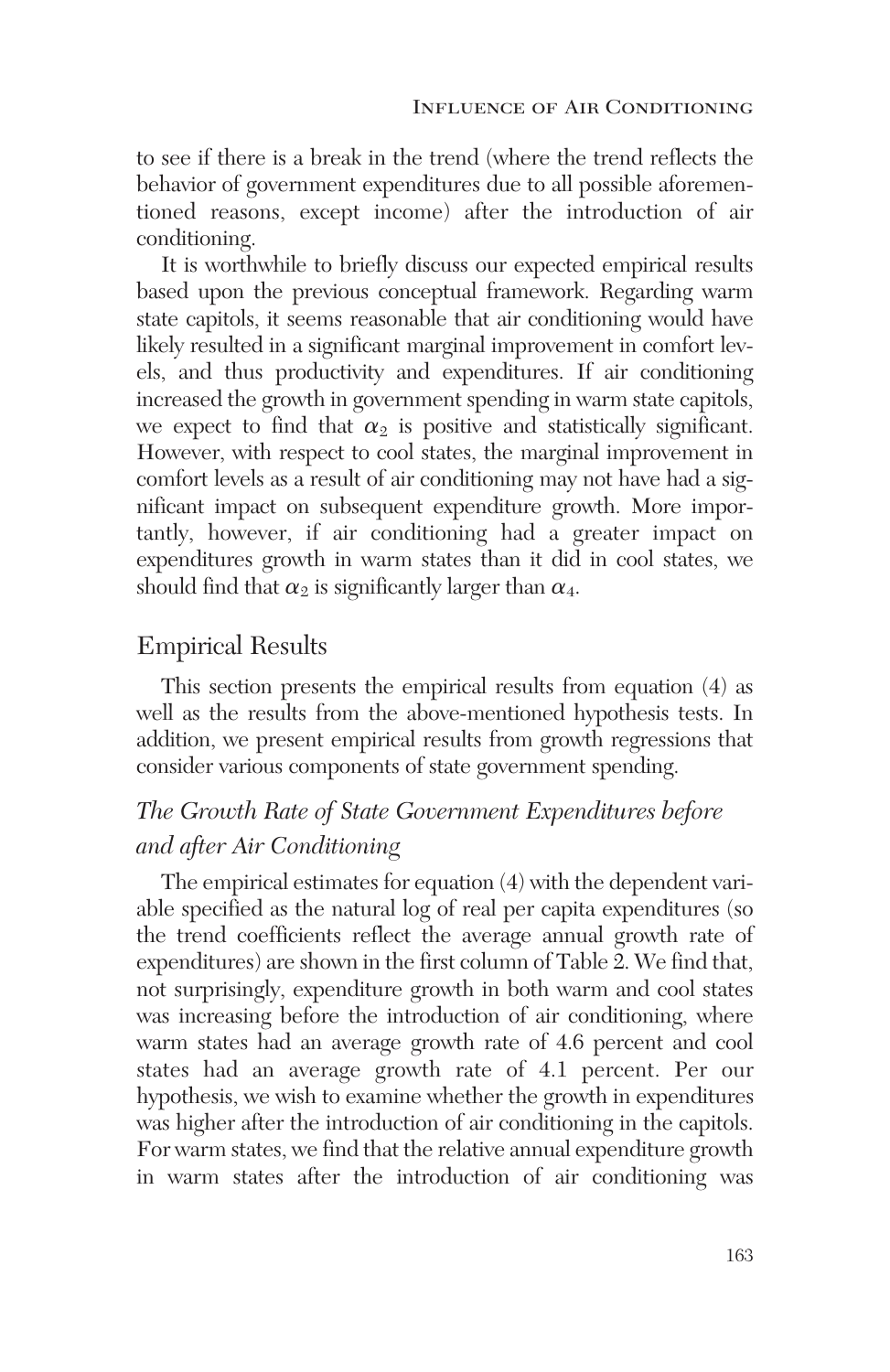|                                                         | AIR CONDITIONING AND STATE-GOVERNMENT EXPENDITURES: GROWTH REGRESSIONS | TABLE <sub>2</sub>                                |                                  |                                                     |                                                   |
|---------------------------------------------------------|------------------------------------------------------------------------|---------------------------------------------------|----------------------------------|-----------------------------------------------------|---------------------------------------------------|
|                                                         | Total Spending                                                         |                                                   | Spending Component               |                                                     |                                                   |
|                                                         | Dependent<br>Variable                                                  | Dependent<br>Variable<br>$\widehat{\mathfrak{A}}$ | Dependent<br>Variable<br>$\odot$ | Dependent<br>Variable<br>$\left(\frac{1}{2}\right)$ | Dependent<br>Variable<br>$\widehat{\mathfrak{g}}$ |
| Variable                                                | .n Per Capita                                                          | State Education                                   | Ln Per Capita                    | Ln Per Capita                                       | State Transfer                                    |
|                                                         | Expenditures                                                           | Ln Per Capita                                     | Expenditures                     | State Welfare                                       | Ln Per Capita                                     |
|                                                         | Total State                                                            | Expenditures                                      | State Health                     | Expenditures                                        | Expenditures                                      |
| Constant $(\alpha_0)$                                   | 5.4660**                                                               | $3.2511***$                                       | 3.1085**                         | 1.5326**                                            | 3.5349**                                          |
|                                                         | (0.0894)                                                               | (0.1594)                                          | (0.1562)                         | (0.1515)                                            | (0.1103)                                          |
| ${\rm WarmTrend\,}(\alpha_1)$                           | $0.0459***$                                                            | $0.0382**$                                        | $0.0472**$                       | $0.0091*$                                           | $0.0289**$                                        |
|                                                         | (0.0021)                                                               | (0.0039)                                          | (0.0032)                         | (0.0041)                                            | (0.0020)                                          |
| $\operatorname{WarmTrendPostAC}\left(\alpha_{2}\right)$ | $0.0029**$                                                             | $0.0105**$                                        | $0.0064**$                       | (0.0014)                                            | $0.0103**$                                        |
|                                                         | (0.0007)                                                               | (0.0014)                                          | (0.0014)                         | $-0.0014$                                           | (0.0011)                                          |
| CoolTrend $(\alpha_3)$                                  | $0.0412***$                                                            | $0.0461**$                                        | 0.0358**                         | (0.0035)                                            | $0.0351**$                                        |
|                                                         | (0.0020)                                                               | (0.0034)                                          | 0.0030)                          | $-0.0051$                                           | (0.0018)                                          |
| $CoolTrendPostAC(\alpha_4)$                             | (0.0067)                                                               | $0.0060**$                                        | $0.0072***$                      | $0.0055***$                                         | $0.0004*$                                         |
|                                                         | $-0.0009$                                                              | 0.0010)                                           | (0.0014)                         | (0.0010)                                            | (0.0009)                                          |
| $Ln(PC$ Income) $(\alpha_5)$                            | $0.1838***$                                                            | 1.6592**                                          | 0.0957                           | $0.7100**$                                          | $0.4954***$                                       |
|                                                         | (0.0545)                                                               | 0.0978)                                           | 0.1142                           | (0.0916)                                            | 0.0662                                            |
|                                                         |                                                                        |                                                   |                                  |                                                     | (Continued)                                       |

## Cato Journal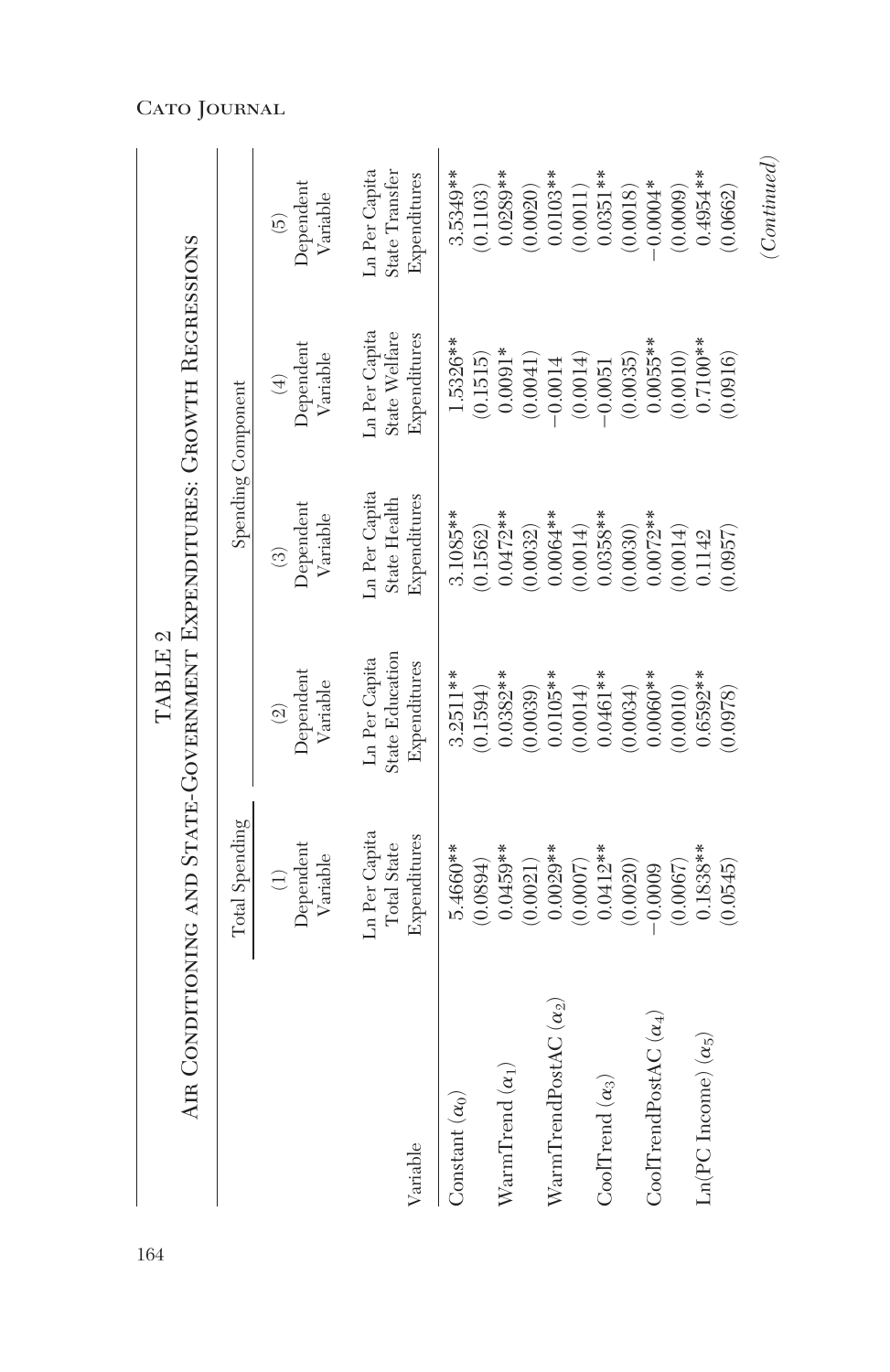|                                                                                                                                                                                                                                                                                                                                                                                                                                                                                                                                                                                                                                                                                                           | AIR CONDITIONING AND STATE-GOVERNMENT EXPENDITURES: GROWTH REGRESSIONS | $\mathrm{TABLE}$ 2 (Continued)                          |                                                      |                                                |                                                 |
|-----------------------------------------------------------------------------------------------------------------------------------------------------------------------------------------------------------------------------------------------------------------------------------------------------------------------------------------------------------------------------------------------------------------------------------------------------------------------------------------------------------------------------------------------------------------------------------------------------------------------------------------------------------------------------------------------------------|------------------------------------------------------------------------|---------------------------------------------------------|------------------------------------------------------|------------------------------------------------|-------------------------------------------------|
|                                                                                                                                                                                                                                                                                                                                                                                                                                                                                                                                                                                                                                                                                                           | Total Spending                                                         |                                                         |                                                      | Spending Component                             |                                                 |
|                                                                                                                                                                                                                                                                                                                                                                                                                                                                                                                                                                                                                                                                                                           | Dependent<br>Variable<br>$\widehat{\Xi}$                               | Dependent<br>Variable<br>$\widehat{\mathfrak{A}}$       | Dependent<br>Variable<br>$\widehat{\odot}$           | Dependent<br>Variable<br>$\bigoplus$           | Dependent<br>Variable<br>$\widetilde{\omega}$   |
| Variable                                                                                                                                                                                                                                                                                                                                                                                                                                                                                                                                                                                                                                                                                                  | Ln Per Capita<br>Expenditures<br>Total State                           | <b>State Education</b><br>Ln Per Capita<br>Expenditures | Ln Per Capita<br>Expenditures<br><b>State Health</b> | Ln Per Capita<br>State Welfare<br>Expenditures | State Transfer<br>Ln Per Capita<br>Expenditures |
| State*Decade Dummies<br>Decade Dummies<br><b>State Dummies</b>                                                                                                                                                                                                                                                                                                                                                                                                                                                                                                                                                                                                                                            | Yes<br>Yes<br>Yes                                                      | Yes<br>Yes<br>Yes                                       | Yes<br>Yes<br>Yes                                    | Yes<br>Yes<br>Yes                              | Yes<br>Yes<br>Yes                               |
| growth after AC $(\alpha_2 - \alpha_4)$<br>growth versus cold state<br>Difference in warm state<br>T-test for $H_0$ ; $\alpha_2 \leq \alpha_4$                                                                                                                                                                                                                                                                                                                                                                                                                                                                                                                                                            | 3.916**<br>0.0020                                                      | $2.910**$<br>0.0045                                     | $-0.0008$<br>$-0.469$                                | $-0.0069$<br>$-4.764$                          | $6.795**$<br>0.0099                             |
| cross-group correlations. ** denotes statistical significance at 5 percent and * denotes statistical significance at 10 percent. The<br>interpreted as the marginal difference in per capita expenditures relative to $\alpha_1$ and $\alpha_3$ , respectively. The sample period is 1950<br>NOTES: See Table 1 for air conditioning dates. All coefficients reflect per capita expenditures. The coefficients $\alpha_2$ and $\alpha_4$ are<br>to 1975 for each of 12 states ( $N = 312$ ). Standard errors (in parentheses) are corrected for groupwise heteroscedasticity and<br>T-test for coefficient inequality is a one-tailed test with the decision rule: reject $H_o$ , if $t > t_{\alpha,d}$ . |                                                                        |                                                         |                                                      |                                                |                                                 |

Influence of Air Conditioning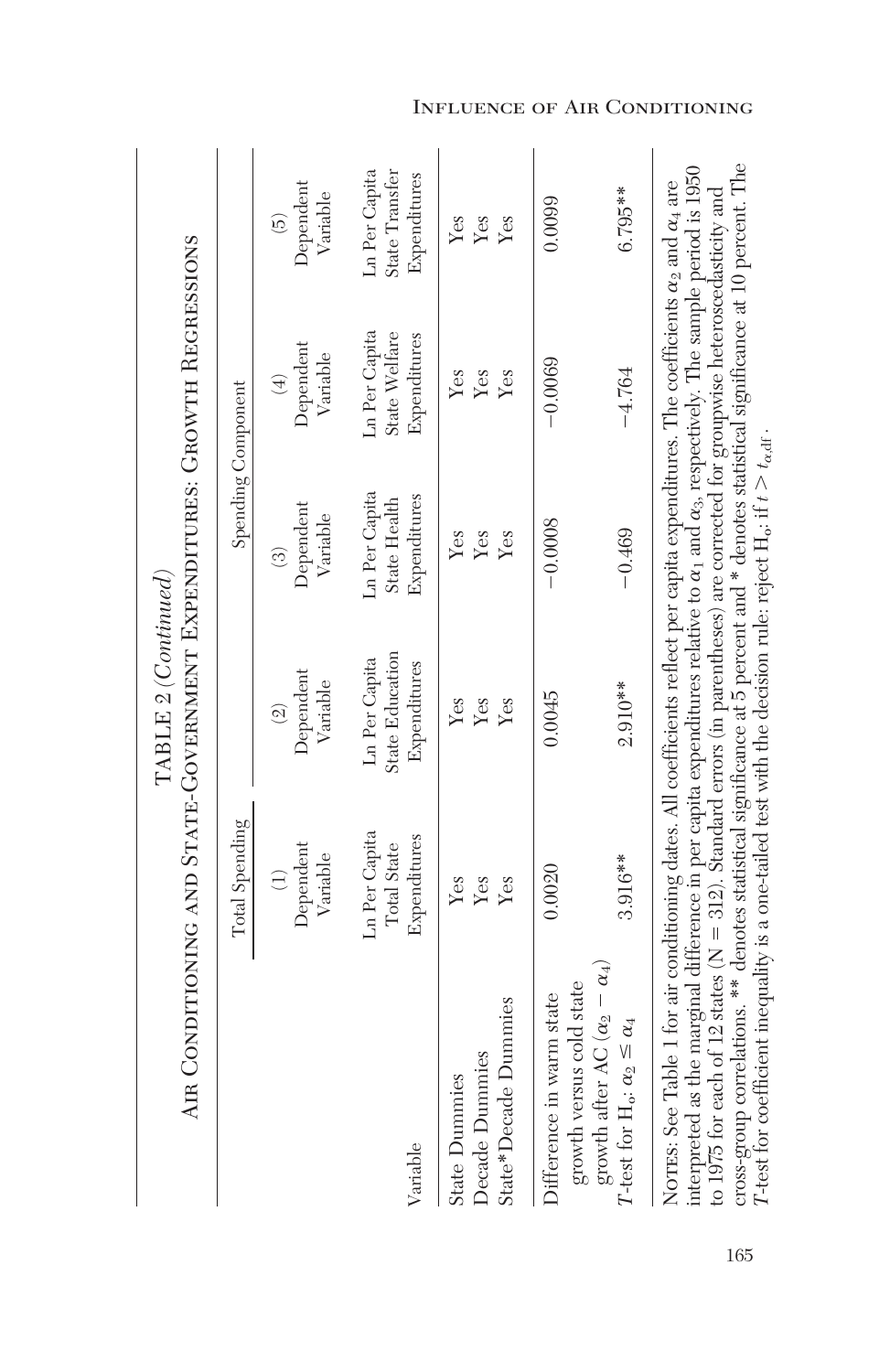0.29 percentage points larger than annual expenditure growth before the introduction of air conditioning. For cool states, we find no statistically significant change after the introduction of air conditioning. Per the bottom of column (1), this difference in expenditure growth for warm states after air conditioning is found to be statistically larger (0.20 percentage points) than expenditure growth in cool states after air conditioning. In sum, the results in column (1) support our conceptual hypothesis as well as the notion that the introduction of air conditioning in cool states may not have resulted in significant marginal improvement in comfort levels to influence productivity and expenditures.

Having shown that the growth in state government expenditures in warm states was higher after the introduction of air conditioning, we now examine whether the growth rate of various components of state government spending were similarly affected by the introduction of air conditioning. Doing so not only provides additional support for our hypothesis but provides insight into the underlying drivers of the previous results for total state government expenditures. We consider four components of state government spending in the subsequent analysis: education spending, health spending, welfare spending, and transfer payments to local governments. Equation (4) is estimated for each component of state government spending, where the dependent variables are now the natural logarithm of each of the four components of state government expenditures. The results from these regressions are shown in column (2) through column (5) of Table 2.

The results are similar to our findings for total state government expenditures. There was positive growth in per capita expenditures in each component of state government expenditures in both cool states and warm states before introduction of air conditioning. After the introduction of air conditioning in warm states, the spending growth rate for each component except welfare was higher. In addition, the increase in the growth rates of education spending and transfer payment spending in warm states after air conditioning are greater than the increase in spending on these categories in cool states after the introduction of air conditioning, as evident from the *t*-tests shown at the bottom of Table 2. There was no statistically significant difference between increases in spending on health and welfare between warm and cold states.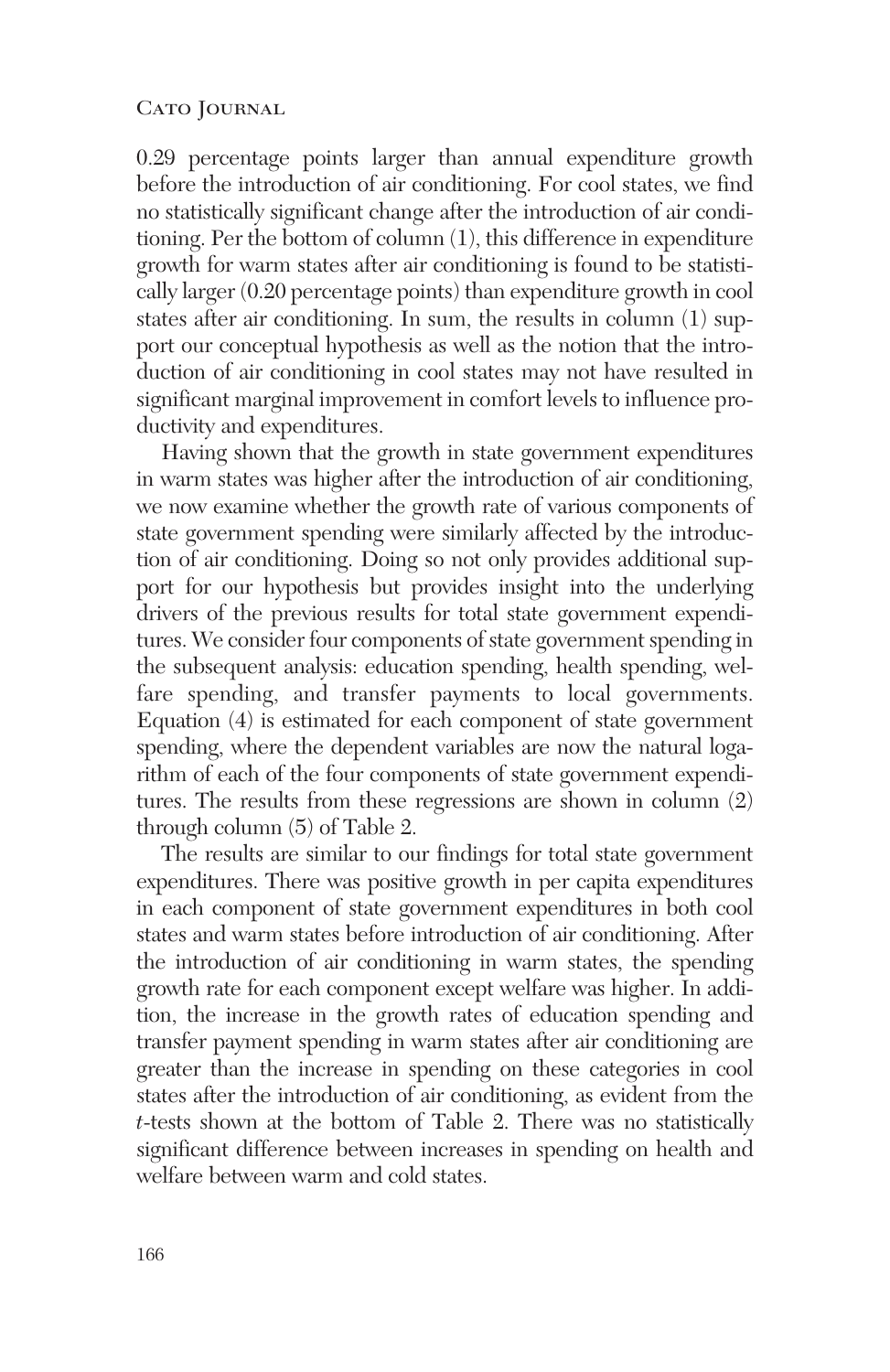## *State Government Expenditures before and after Air Conditioning*

Here we repeat the previous analyses but use the *level* of real per capita expenditures instead of the natural logarithm. These results are presented in Table 3. First considering total state government expenditures, the results in column (1) show that per capita expenditures have increased after the introduction of air conditioning in both warm and cool states. Specifically, per capita expenditures increased by \$5.13 per capita in warm states after the introduction of air conditioning and by \$1.42 dollars in cool states after the introduction of air conditioning. As shown in the bottom of column (1), the difference in the relative effects (\$3.71) for warm state and cool states is statistically significant. Considering the four components to total spending in column (2) through column (5), we find that per capita spending on all the components has increased after introduction of air conditioning in both warm and cool states. The effect of air conditioning was greater in warm states than in cool states for per capita expenditures on education, health care, and transfer payments, with significant differences of \$1.83, \$0.23, and \$1.74, respectively.

### Conclusion

Previous research has found that the introduction of air conditioning led to a substantial increase in the productivity of households and businesses, especially those located in warmer climates. In this paper we argued that a contributing reason for the growth in state government expenditures that occurred during the latter half of the 20th century was due in part to the introduction of air conditioning in state capitols. Our conceptual framework of state government production demonstrated that the introduction of air conditioning in state capitols was a positive technology shock that would have increased the productivity of all demand-side and supply-side groups involved in producing public sector output. By collecting and assembling a unique data set containing the various dates when air conditioning was installed in state capitols, we tested our hypothesis using a quasi-experimental empirical framework.

Our empirical work supports our hypothesis. We find that the annual rate of growth in expenditures for warmer states was significantly higher after the introduction of air conditioning in these state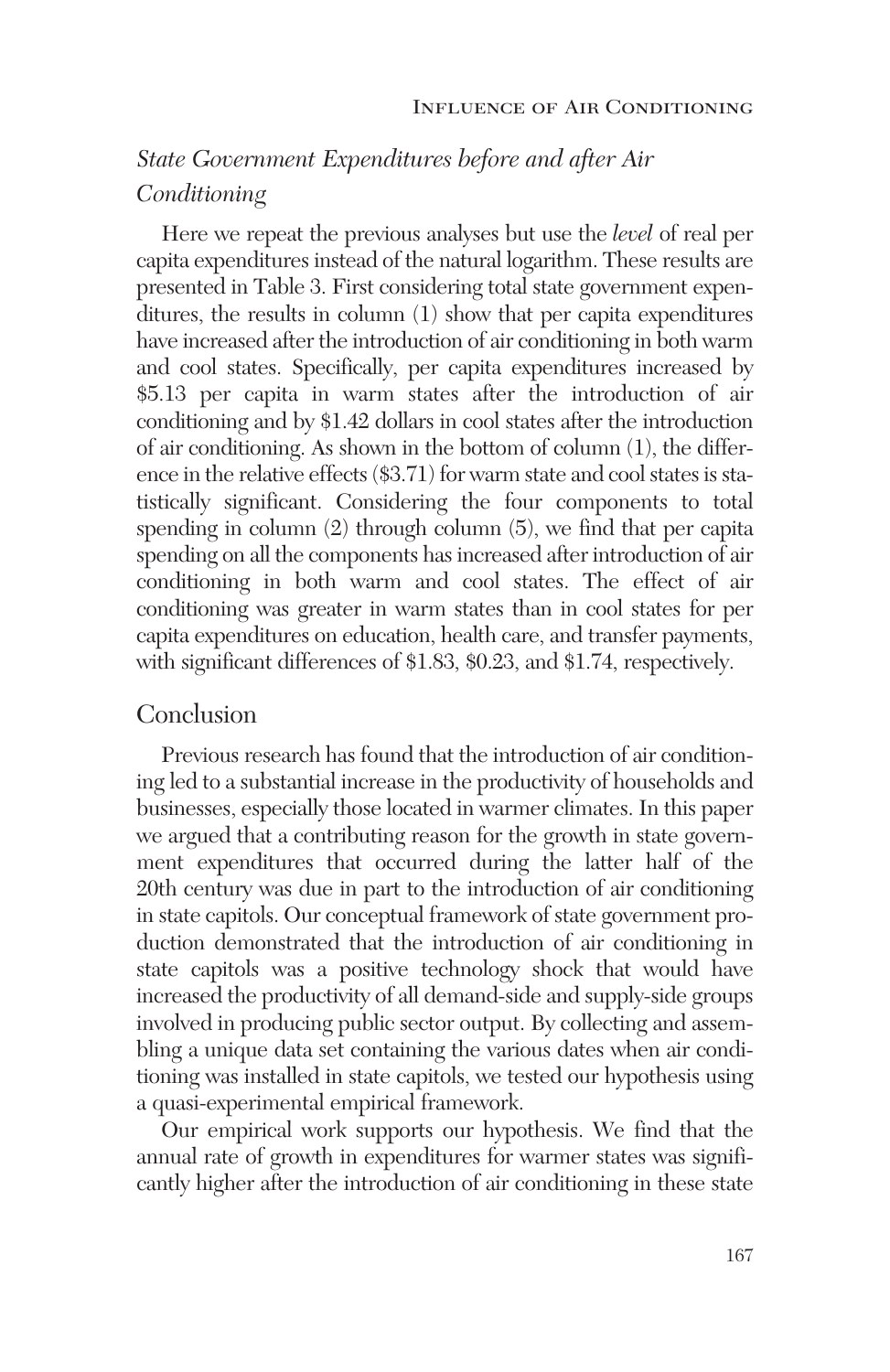|                                                         | AIR CONDITIONING AND STATE-GOVERNMENT EXPENDITURES: LEVELS REGRESSIONS | TABLE <sub>3</sub>                     |                                  |                                    |                                               |
|---------------------------------------------------------|------------------------------------------------------------------------|----------------------------------------|----------------------------------|------------------------------------|-----------------------------------------------|
|                                                         | Total Spending                                                         |                                        |                                  | Spending Component                 |                                               |
|                                                         | Dependent<br>Variable                                                  | Dependent<br>Variable<br>$\widehat{2}$ | Dependent<br>Variable<br>$\odot$ | Dependent<br>Variable<br>$\tag{4}$ | Dependent<br>Variable<br>$\widetilde{\omega}$ |
| Variable                                                | Expenditures                                                           | State Education                        | Per Capita State                 | Per Capita State                   | Per Capita State                              |
|                                                         | Total State                                                            | Expenditures                           | Expenditures                     | Expenditures                       | Expenditures                                  |
|                                                         | Per Capita                                                             | Per Capita                             | Health                           | Welfare                            | Transfer                                      |
| Constant $(\alpha_0)$                                   | 57.972**                                                               | $-91.566***$                           | 19.086**                         | $-46.671**$                        | 10.324)                                       |
|                                                         | (28.729)                                                               | (17.612)                               | (2.668)                          | (7.001)                            | $-9.842$                                      |
| WarmTrend $(\alpha_1)$                                  | 21.499**                                                               | 5.284 **                               | 1.316**                          | (0.318)                            | $3.224***$                                    |
|                                                         | (1.374)                                                                | (0.821)                                | (0.134)                          | 0.255                              | (0.386)                                       |
| $\operatorname{WarmTrendPostAC}\left(\alpha_{2}\right)$ | $5.127***$                                                             | $3.583**$                              | $0.532**$                        | $-0.561**$                         | $2.479**$                                     |
|                                                         | (0.525)                                                                | (0.333)                                | (0.062)                          | $\left(0.101\right)$               | (0.256)                                       |
| CoolTrend $(\alpha_3)$                                  | 27.100**                                                               | 8.719**                                | $1.242**$                        | (0.315)                            | $6.311***$                                    |
|                                                         | (1.656)                                                                | (0.840)                                | (0.142)                          | $-0.494$                           | (0.463)                                       |
| $CoolTrendPostAC \ (a_4)$                               | $1.421**$                                                              | $2.896**$                              | $0.300**$                        | $0.375***$                         | $0.744***$                                    |
|                                                         | (0.511)                                                                | (0.280)                                | (0.053)                          | (0.079)                            | (0.171)                                       |
| PC Income $(\alpha_5)$                                  | 25.236**                                                               | 28.183**                               | 1.626**                          | $10.656**$                         | $5.190**$                                     |
|                                                         | (5.523)                                                                | (3.409)                                | (0.509)                          | (1.180)                            | (1.882)                                       |
|                                                         |                                                                        |                                        |                                  |                                    | (Continued)                                   |

Cato Journal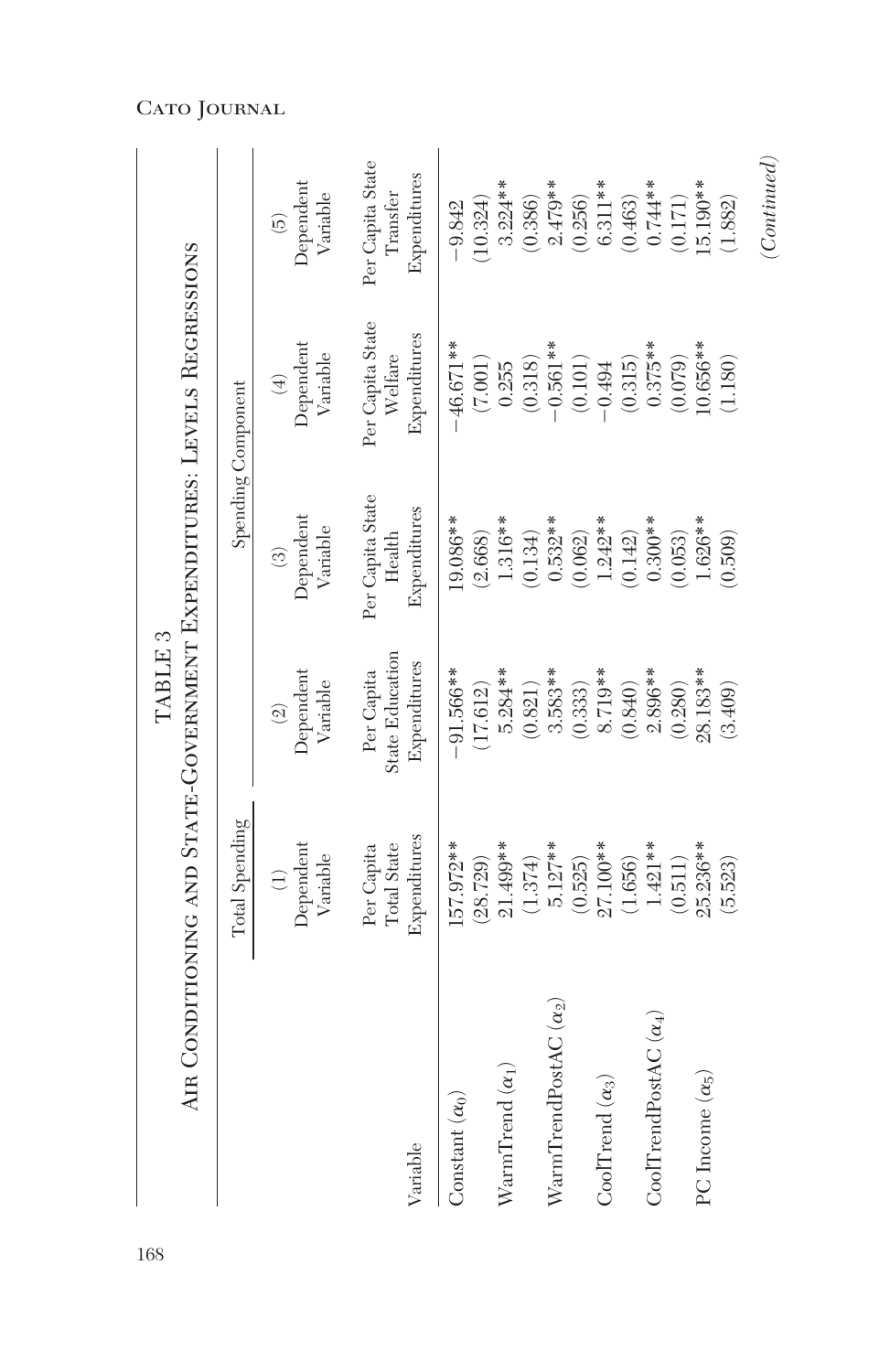|                                                                                                                                                                                                                                                                                                                                                                                                                                                                                                                                                                                                                                                                                                            |                                           | TABLE 3 (Continued)                               |                                            | AIR CONDITIONING AND STATE-GOVERNMENT EXPENDITURES: LEVELS REGRESSIONS |                                              |
|------------------------------------------------------------------------------------------------------------------------------------------------------------------------------------------------------------------------------------------------------------------------------------------------------------------------------------------------------------------------------------------------------------------------------------------------------------------------------------------------------------------------------------------------------------------------------------------------------------------------------------------------------------------------------------------------------------|-------------------------------------------|---------------------------------------------------|--------------------------------------------|------------------------------------------------------------------------|----------------------------------------------|
|                                                                                                                                                                                                                                                                                                                                                                                                                                                                                                                                                                                                                                                                                                            | Total Spending                            |                                                   |                                            | Spending Component                                                     |                                              |
|                                                                                                                                                                                                                                                                                                                                                                                                                                                                                                                                                                                                                                                                                                            | Dependent<br>Variable<br>$\bigoplus$      | Dependent<br>Variable<br>$\widehat{\mathfrak{A}}$ | Dependent<br>Variable<br>$\odot$           | Dependent<br>Variable<br>$\bigoplus$                                   | Dependent<br>Variable<br>$\widehat{5}$       |
| Variable                                                                                                                                                                                                                                                                                                                                                                                                                                                                                                                                                                                                                                                                                                   | Expenditures<br>Total State<br>Per Capita | State Education<br>Expenditures<br>Per Capita     | Per Capita State<br>Expenditures<br>Health | Per Capita State<br>Expenditures<br>Welfare                            | Per Capita State<br>Expenditures<br>Transfer |
| State*Decade Dummies<br>Decade Dummies<br><b>State Dummies</b>                                                                                                                                                                                                                                                                                                                                                                                                                                                                                                                                                                                                                                             | Yes<br>Yes<br>Yes                         | Yes<br>Yes<br>Yes                                 | Yes<br>Yes<br>Yes                          | Yes<br>Yes<br>Yes                                                      | Yes<br>Yes<br>Yes                            |
| change after AC $(\alpha_2 - \alpha_4)$<br>change versus cold state<br>Difference in warm state<br>T-test for $H_o$ : $\alpha_2 \leq \alpha_4$                                                                                                                                                                                                                                                                                                                                                                                                                                                                                                                                                             | $5.479**$<br>3.706                        | 1.828**<br>0.687                                  | 3.718**<br>0.232                           | $-0.936$<br>$-8.506$                                                   | 5.729**<br>1.735                             |
| cross-group correlations. ** denotes statistical significance at 5 percent and * denotes statistical significance at 10 percent. The<br>interpreted as the marginal difference in per capita expenditures relative to $\alpha_1$ and $\alpha_3$ , respectively. The sample period is 1950<br>NOTES: See Table 1 for air conditioning dates. All coefficients reflect per capita expenditures. The coefficients $\alpha_2$ and $\alpha_4$ are<br>to 1975 for each of 12 states ( $N = 312$ ). Standard errors (in parentheses) are corrected for groupwise heteroscedasticity and<br>T-test for coefficient inequality is a one-tailed test with the decision rule: reject $H_o$ : if $t > t_{\alpha, d}$ . |                                           |                                                   |                                            |                                                                        |                                              |

Influence of Air Conditioning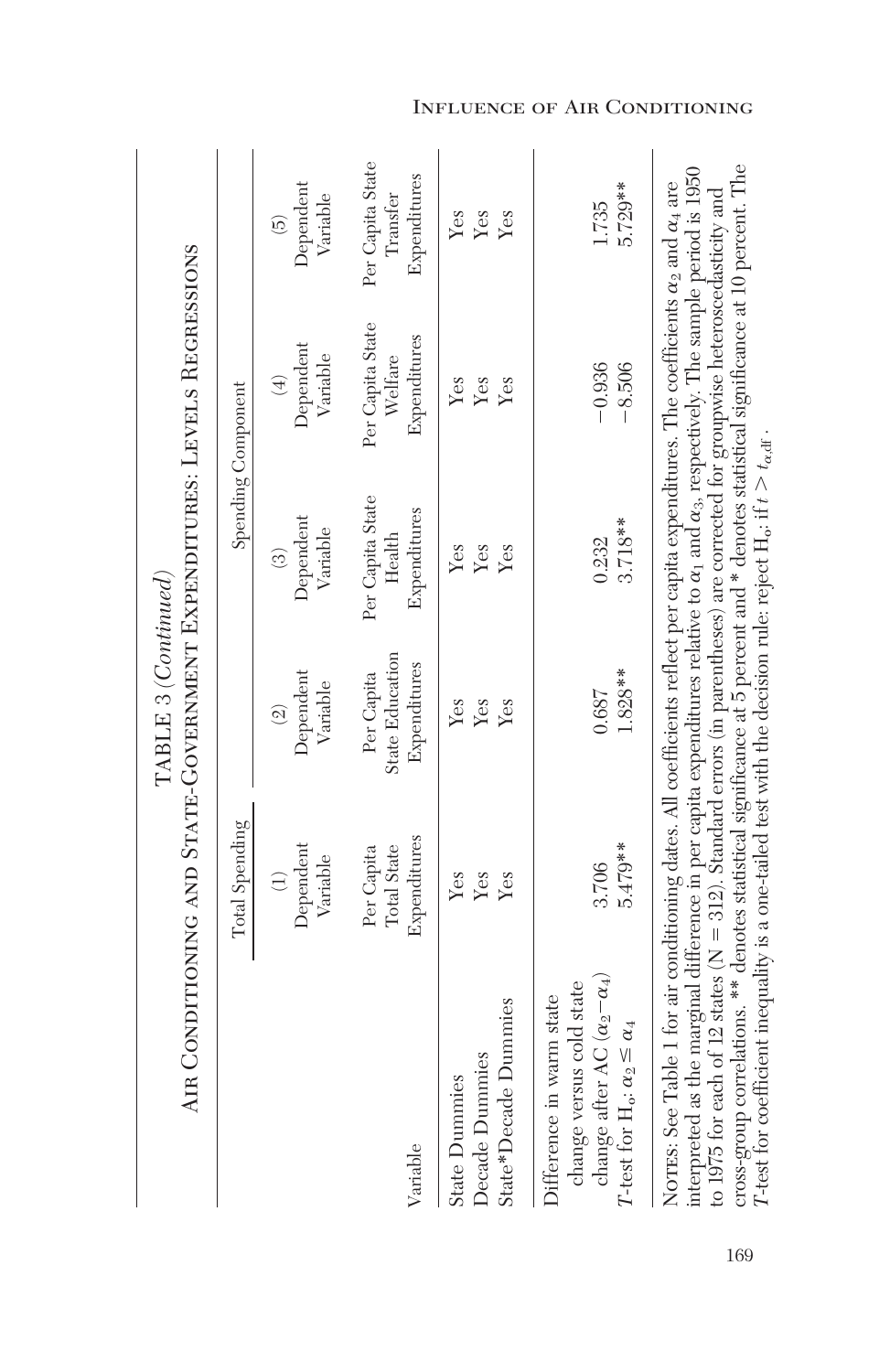capitols than was the annual growth of expenditures in cooler states. In addition, we also find that the growth rates for each of several components of government spending—education, health care, transfer to local governments—were significantly higher in warmer states after the introduction of air conditioning compared with cooler states. Similar results were obtained with per capita expenditures. Both our conceptual framework and empirical results not only contribute to the literature on government growth, but they also provide a contribution to the literature on the productivity effects of air conditioning.

## References

- Arsenault, R. (1984) "The End of the Long Hot Summer: The Air Conditioners and Southern Culture." *Journal of Southern History* 50 (4): 597–628.
- Baker, R. (1978) "No Sweat." *New York Times Magazine* (July 9).
- Baumol, W. (1967) "The Macroeconomics of Unbalanced Growth." *American Economic Review* 57 (3): 415–26.
- Becker, G. S. (1983) "A Theory of Competition among Pressure Groups for Political Influence." *Quarterly Journal of Economics* 98 (3): 371–400.
- Bologna, J., and Young, A. (2016) "Crises and Government: Some Empirical Evidence." *Contemporary Economic Policy* 34 (2): 234–49.
- Brennan, G., and Buchanan, J. M. (1977) "Towards a Tax Constitution for Leviathan." *Journal of Public Economics* 8 (3): 255–74.

(1980) *The Power to Tax: Analytical Foundations of a Fiscal Constitution.* New York: Cambridge University Press.

- Breton, A. (1974) *The Economic Theory of Representative Government.* Chicago: Aldine.
- Buchanan, J. M. (1967) *Public Finance and Democratic Processes*. Chapel Hill: University of North Carolina Press.
- Clinton, J., and Lapinski, J. S. (2006) "Measuring Legislative Accomplishment, 1877–1994." *American Journal of Political Science* 50 (1): 232–49.
- Cooper, G. (1998) *Air-conditioning America: Engineers and the Controlled Environment 1900–1960.* Baltimore: Johns Hopkins University Press.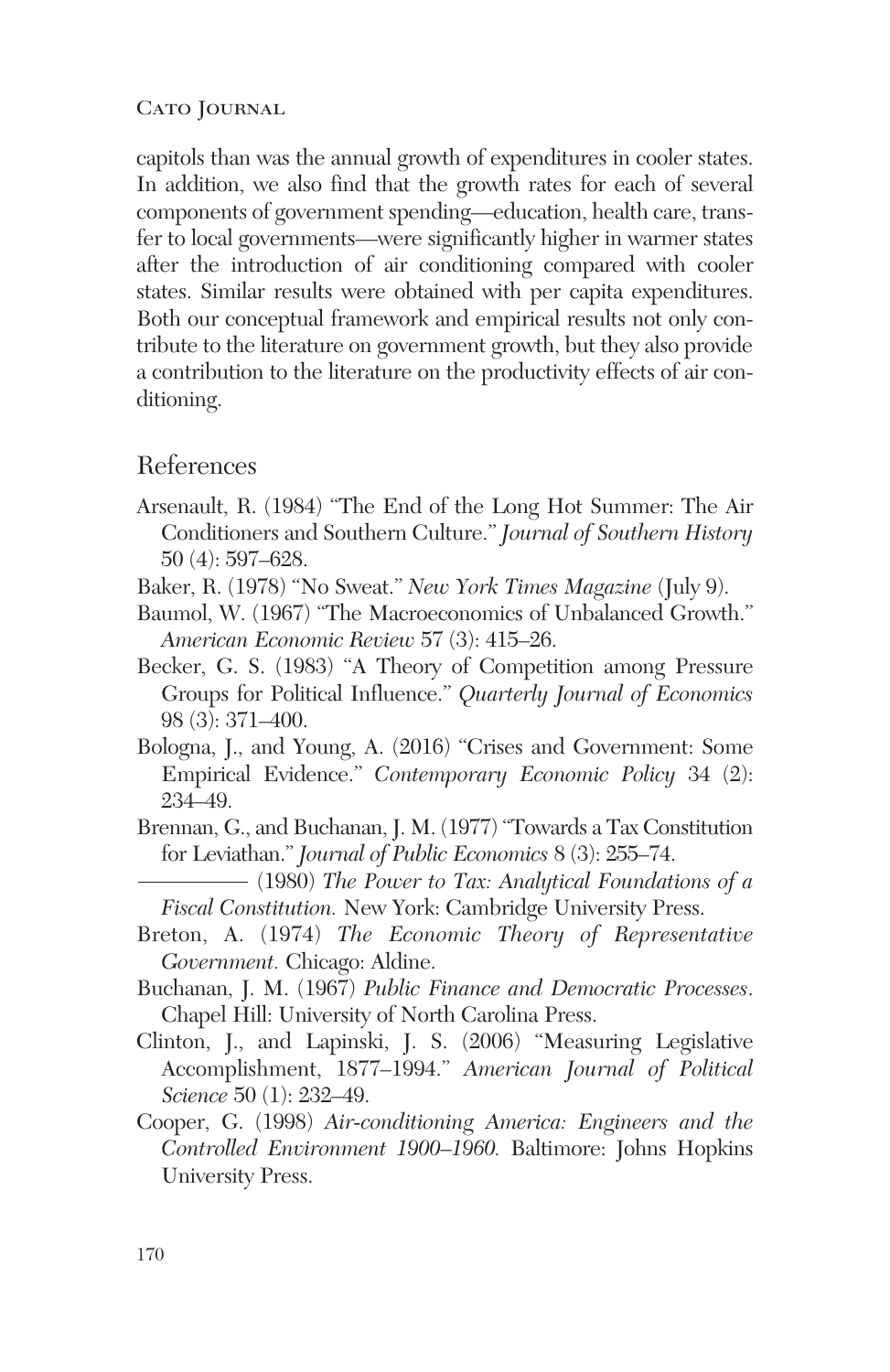Downs, A. (1957) *An Economic Theory of Democracy.* New York: Harper and Row.

(1961) "In Defense of Majority Voting." *Journal of Political Economy* 69 (April): 192–99.

- Ekelund, R., and Tollison, R. (2001) "The Interest Group Theory of Government." In W. Shughart and L. Razzolini (eds.) *The Elgar Companion to Public Choice.* Northhampton: Edward Elgar.
- Ferris, J. S., and West, E. G. (1999) "Cost Disease versus Leviathan Explanations of Rising Government Costs: An Empirical Investigation." *Public Choice* 98 (March): 307–16.
- Garrett, T. A., and Rhine, R. M. (2006) "On the Size and Growth of Government." Federal Reserve Bank of St. Louis *Review* 88 (1): 13–30.
- Higgs, R. (1987) *Crisis and Leviathan: Critical Episodes in the Growth of American Government*. New York: Oxford University Press.
- Howell, W.; Adler, S.; Cameron, C.; and Riemann, C. (2002) "Divided Government and the Legislative Productivity of Congress, 1945–94." *Legislative Studies Quarterly* 25 (2): 285–312.
- Martin, J. (1960) *My First Fifty Years in Politics.* New York: McGraw Hill.
- Mayhew, D. R. (1991) *Divided We Govern: Party Control, Lawmaking, and Investigations 1946–1990*. New Haven: Yale University Press.
- Meltzer, A. H., and Richard, S. F. (1978) "Why Government Grows (and Grows) in a Democracy." *Public Interest* 52 (Summer): 111–18.
	- (1981) "A Rational Theory of the Size of Government." *Journal of Political Economy* 89 (2): 914–27.

(1983) "Tests of a Rational Theory of the Size of Government." *Public Choice* 41 (3): 403–18.

- Mueller, D. C. (2003) *Public Choice III*. New York: Cambridge University Press.
- Niskanen, W. N. (1971) *Bureaucracy and Representative Government.* Chicago: Aldine-Atherton.
- Olson, M. (1965) *The Logic of Collective Action: Public Goods and the Theory of Groups.* Cambridge, Mass.: Harvard University Press.